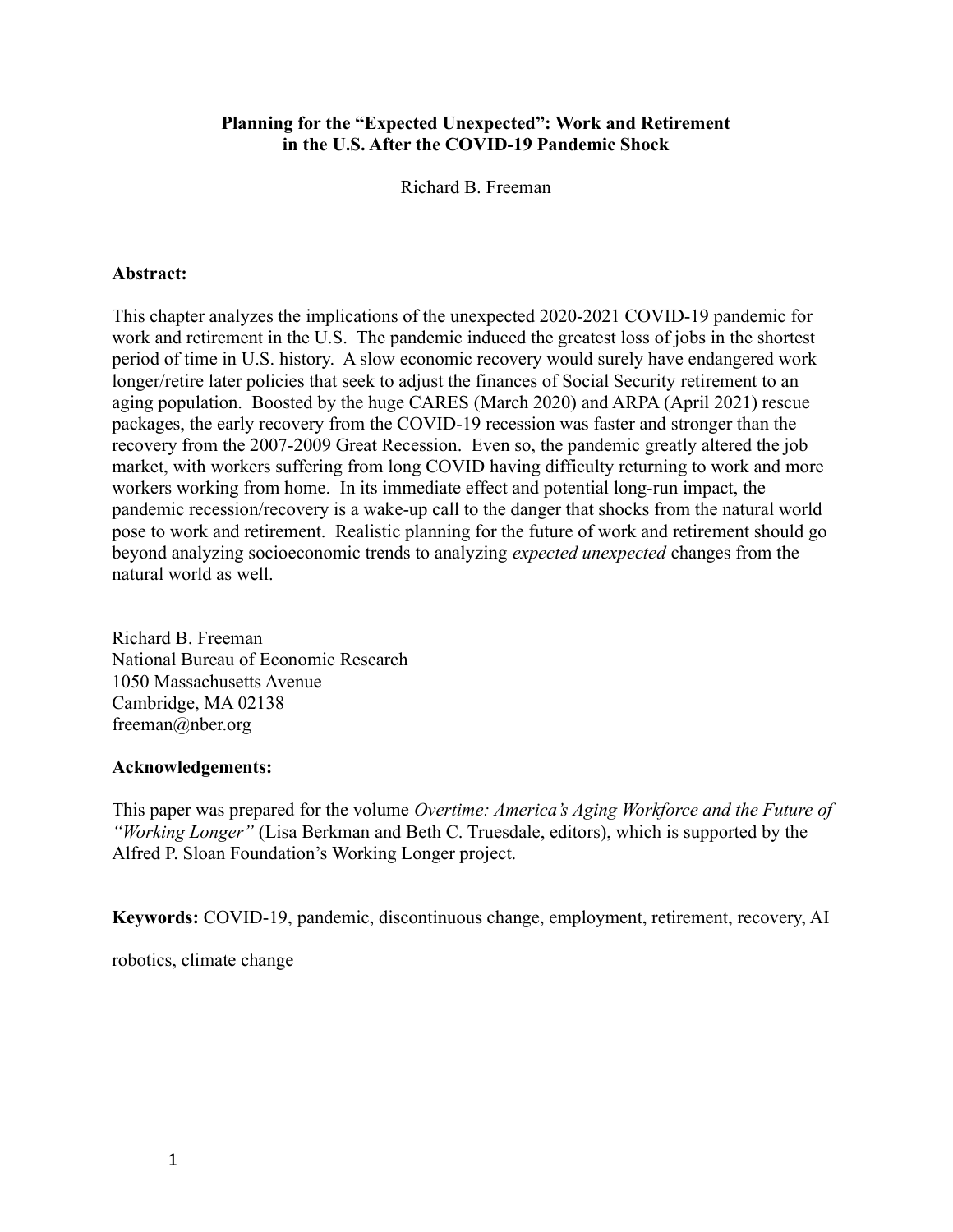## Introduction

"The best-laid schemes o' Mice an' Men / Gang aft agley." – Robert Burns, 1785

Most analyses of work and retirement and of the private and public investments that finance retirement are rooted in extrapolations of ongoing demographic, economic, and technological trends, and increasingly of predictions of global warming as well.

The main demographic trend affecting work and retirement in America is greater longevity. Longer lives flatten the age structure of the population and raise the number of retirees per worker,<sup>1</sup> threatening the financial viability of pay-as-you-go Social Security systems.

The main economic trend affecting work and retirement is the slow growth of real earnings, decoupled from productivity and accompanied by high and rising inequality. Continual indexing of Social Security can maintain retirees' living standards but require higher taxes if earnings are relatively stagnant.

The main technological trend affecting work is the inexorable advance of AI robotics that creates better machine substitutes for human workers and concurrent digitalization of work which allows new software to spread automation from blue-collar to white-collar work, with the potential for increased productivity and earnings

The main climate trend is global warming, which may create a tipping point disaster that permanently alters the Earth's geology and ecosystems, endangering the "natural capital" of soil, air, water and living things that helps create productive economies.

The unexpected COVID disaster reminds us, however, that the world does not change solely through on-going or expected trends that we can build into our future plans. The world also changes through unforeseeable shocks that upend the "best-laid schemes o' mice and men."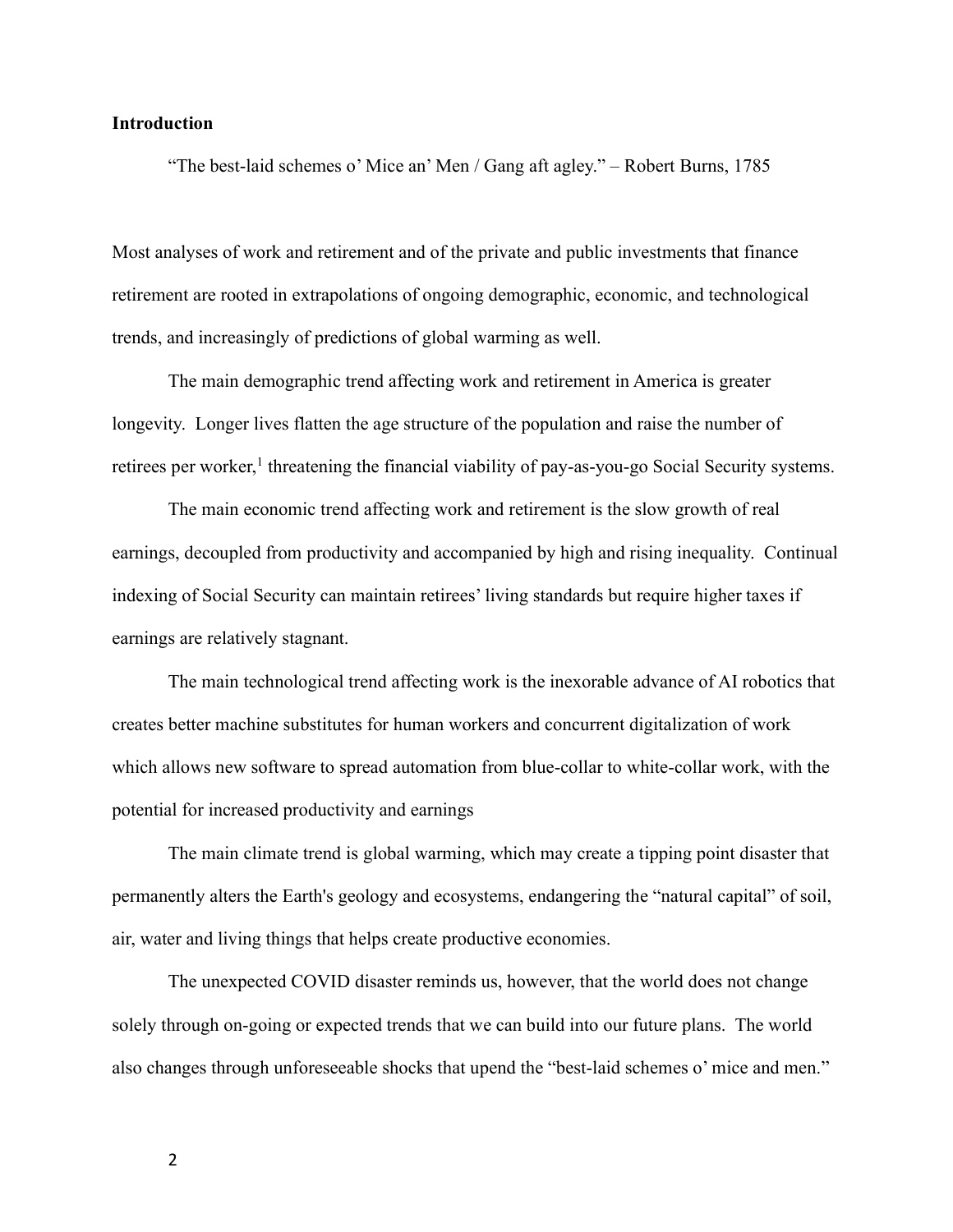Building on the impact of the COVID experience on the labor market and economy, I argue that realistic planning for the future of work must go beyond analyzing ways to respond to foreseeable demographic, economic, technological, and climate trends. Realistic planning must also assess ways to respond to unexpected shocks from the natural world, building the expected unexpected into our plans for the future, despite the uncertainty about the timing and form of those shocks.

My analysis begins by documenting the unexpected disaster that the pandemic wreaked on employment in March-April 2020, the partial recovery of employment through spring 2021, and government efforts to find the most efficacious path to a healthy recovery. I argue that the pandemic recession should be seen not as a once-in-a-century rare event to be put into history books per the 1918 flu pandemic, but as a wake-up call to a future of discontinuous shocks from the natural world, and to the need to plan for such shocks.

#### The COVID-19 Pandemic's Impact on Labor Markets

"Unimagined just a few short months ago, the ongoing COVID-19 pandemic has upended our entire planet, quickly challenging past assumptions and future certainties... possibly ushering in a new epoch of pandemics" (Morens and Fauci 2020).

COVID-19 hit the U.S. in March 2020. The lesson from China and the EU, which experienced COVID cases first, was that quick decisive action was critical to control the virus. The U.S. responded slowly and indecisively. After denying the problem, President Trump favored, then opposed, public health recommendations, declared he was in charge, then abdicated responsibility to state governments, and blamed the Obama Administration, Democratic governors, WHO, and China for the explosion of cases and deaths. After pushing for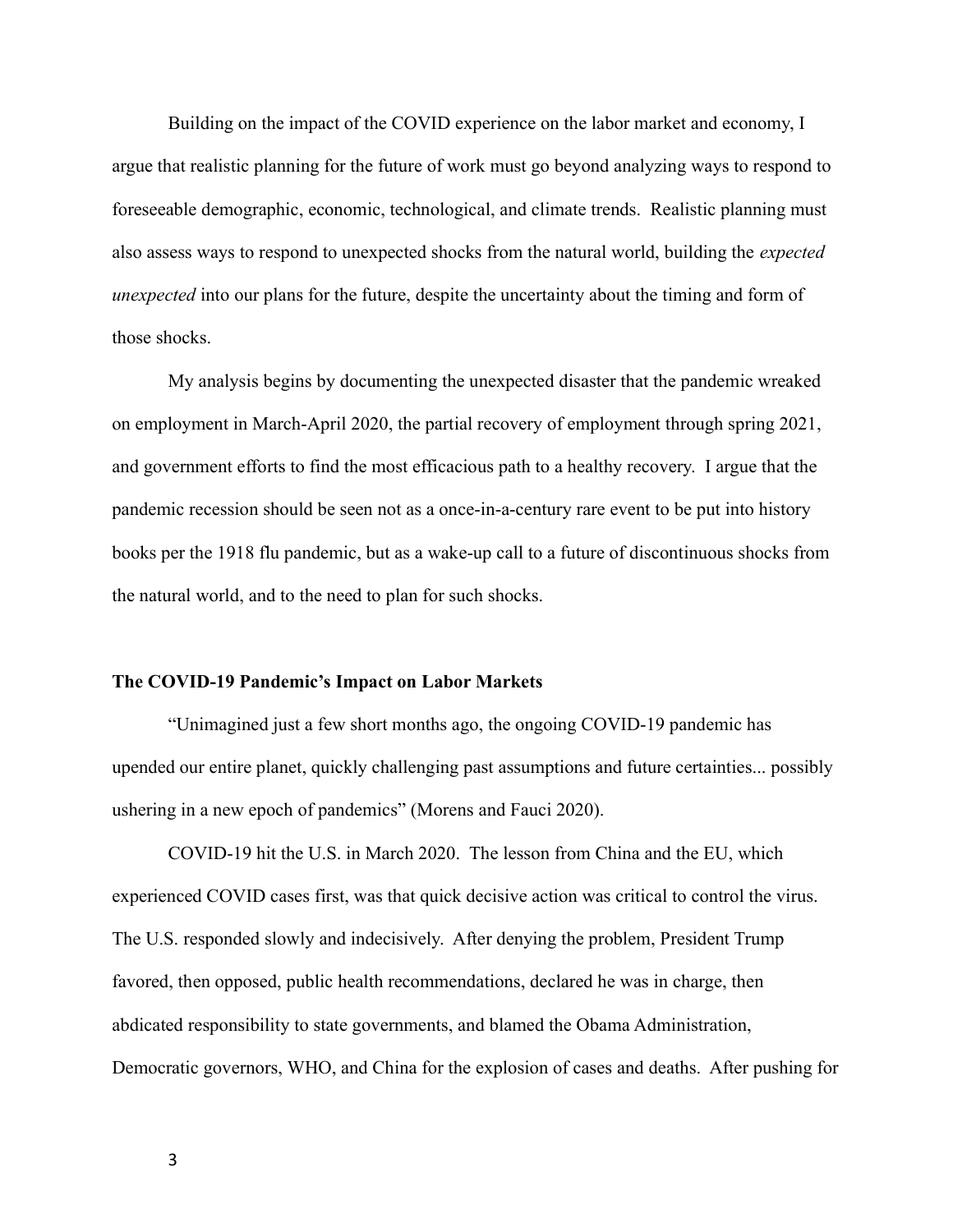warp speed development of a vaccine, the President switched gear to propose untested medicines, bleach, sunlight, and miracles as cures.

By the end of the first year of the pandemic, the U.S. accounted for 19.1 percent of the cumulated world deaths from COVID – 4.4 times our share of the world's population,<sup>2</sup> despite being the world leader in health spending and biomedical research.<sup>3</sup>

To slow the spreading disease, states and localities introduced non-pharmaceutical interventions: wearing masks; social distancing; staying at home; self-quarantining; and isolating vulnerable groups. In March and April 2020, much of the country shut down businesses deemed not essential and introduced stay-at-home policies for residents. Combined with public fear of infections, this produced a discontinuous shrinkage of economic activity that showed up in the greatest loss of jobs in the shortest period in U.S. history. As illustrated in Figure 1, the ratio of employment to the civilian population aged 16+ fell by a bit under 10 percentage points from 61.1 in pre-pandemic February 2020 to 51.3 in April 2020. The actual number employed (not seasonally adjusted) dropped by 24.7 million in the Current Population Survey of households (which includes the self-employed), and by 20.7 million in the Current Employment Statistics survey of establishments (limited to workers employed by firms).<sup>4</sup>

# [FIGURE 1]

The loss of jobs was concentrated in a set of industries that normally experience only modest cyclic job losses. Table 1 shows the change in employment in major industries from pre-COVID February 2020 to the trough of job loss in April 2020, and the recovery through September 2020 measured by employment relative to the February 2020 level. Ratios below 1.00 imply employment below February 2020 employment. One minus the ratio is the percentage change in employment from its pre-pandemic February level.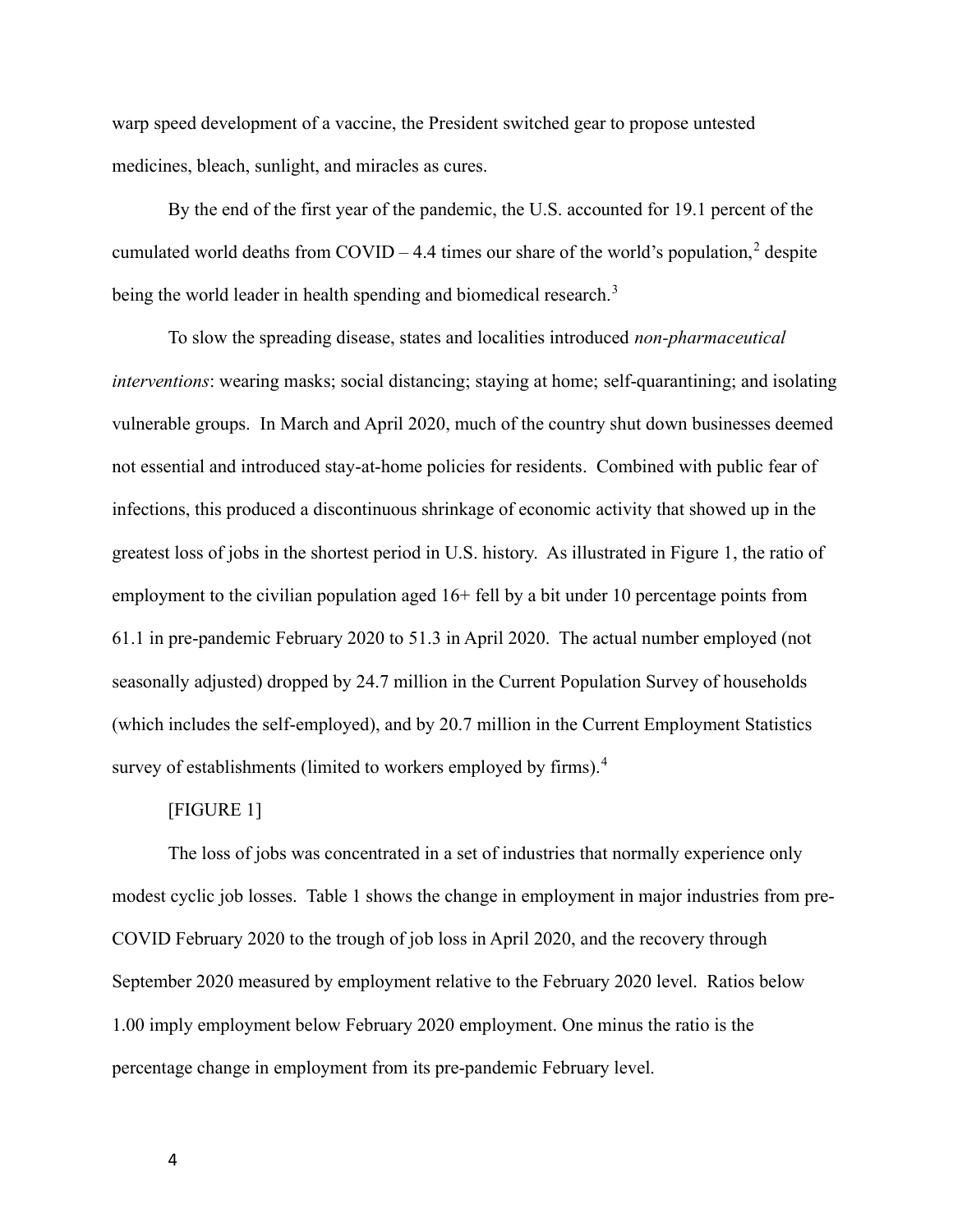The pandemic recession job loss by industry diverges greatly from job loss in previous recessions. Employment nearly halved from February 2020 to April 2020 in traditionally acyclic leisure and hospitality industries while falling much less in traditionally highly cyclic manufacturing and construction. Job loss was minimal in finance, professional services and the federal government, as digitalization of white-collar work and the Internet permitted widespread work from home.

The massive job loss in the pandemic added to an ongoing  $21<sup>st</sup>$  century trend in U.S. employment that has arguably received less attention than it deserves: the country's fall from being one of the top advanced countries in employment per person of working age to a much lower position in country rankings. In the 1990s, the U.S. was hailed for its great success in creating jobs. Many analysts credited its high employment rate to an "employment at will" job system that allowed firms to change employment quickly with little role for the social dialogue among firms, unions, and governments that most advanced countries used to govern the labor market. At the end of the  $20<sup>th</sup>$  century, the U.S.'s 0.74 employment rate of adults aged 15 to 64 led all advanced countries, except for lightly populated Norway (0.78) and Denmark (0.76) (OECD 2021).

However virtuous employment-at-will may be in booming times, the Great Recession and ensuing recovery revealed its deficiencies when the economy weakens. In the Great Recession, the U.S. lost a greater fraction of jobs than most other countries and had a relatively slow job recovery as well, which dropped the U.S.'s employment rate to the middle of the pack, where it remained through the pandemic recession and recovery. In the first quarter of 2021, the U.S.'s employment to population ratio was 0.69 – five points lower than in 2000 – behind the rate of Switzerland (0.80), Germany (0.76), Norway (0.74), Denmark (0.74), Sweden (0.76), Canada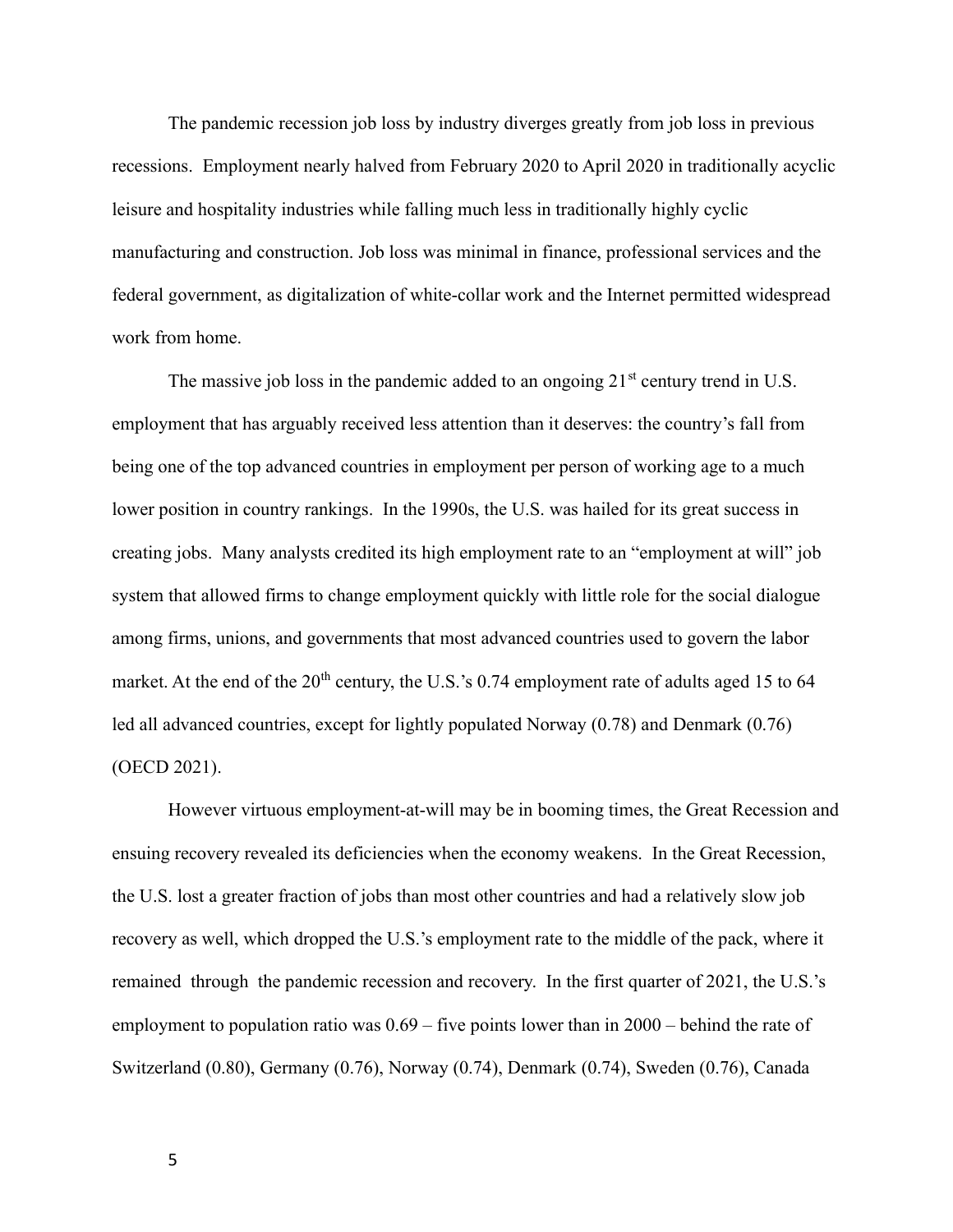(0.72), the UK (0.75), Australia (0.74), and New Zealand (0.74), and marginally above Ireland (0.68) (OECD 2021).

The flip side of the huge job loss was the greatest increase in workers seeking unemployment insurance (UI) in U.S. history. As illustrated in Figure 2, the number of job losers making new UI claims jumped from less than 0.3 million in the week of March 14 to 3 million in the following week. Over the next two weeks, the number of new claimants jumped again to 6 million. Most firms told laid-off workers they would be recalled when the economy returned to normal, so that over three-quarters of job losers expected a quick recall with only a short need for UI support (Washington Post May 7, 2020).

## [FIGURE 2]

With prescience that the pandemic recession created greater need for financial support forworkers and their families than a normal recession, in March 2020 Congress enacted the Coronavirus d, Relief, and Economic Security Act (CARES), which boosted UI and gave cash payments to individuals and families.<sup>5</sup> Many states placed a moratorium on the eviction of tenants who could not pay rent during the crisis. This was followed by a federal moratorium (O'Connell 2021; USAGov 2021). Absent CARES, the concentration of job loss among lowerpaid workers would have increased poverty and inequality. But the wages of many low-paid job losers were so low that the emergency support gave them higher incomes than their normal work, which reduced poverty and inequality, albeit briefly (Cortes and Forsythe 2020; Han, Meyer, and Sullivan 2020a; Parolin et al. 2020). Congress also enacted a Paycheck Protection Program to loan funds to small businesses for payroll and other costs, with unclear effects on jobs.

In May 2020, as the number of cases and deaths from COVID-19 fell, states and localities lifted or loosened stay-at-home policies and allowed more businesses to operate. Employment increased greatly through June and July. Many firms rehired their laid-off workers,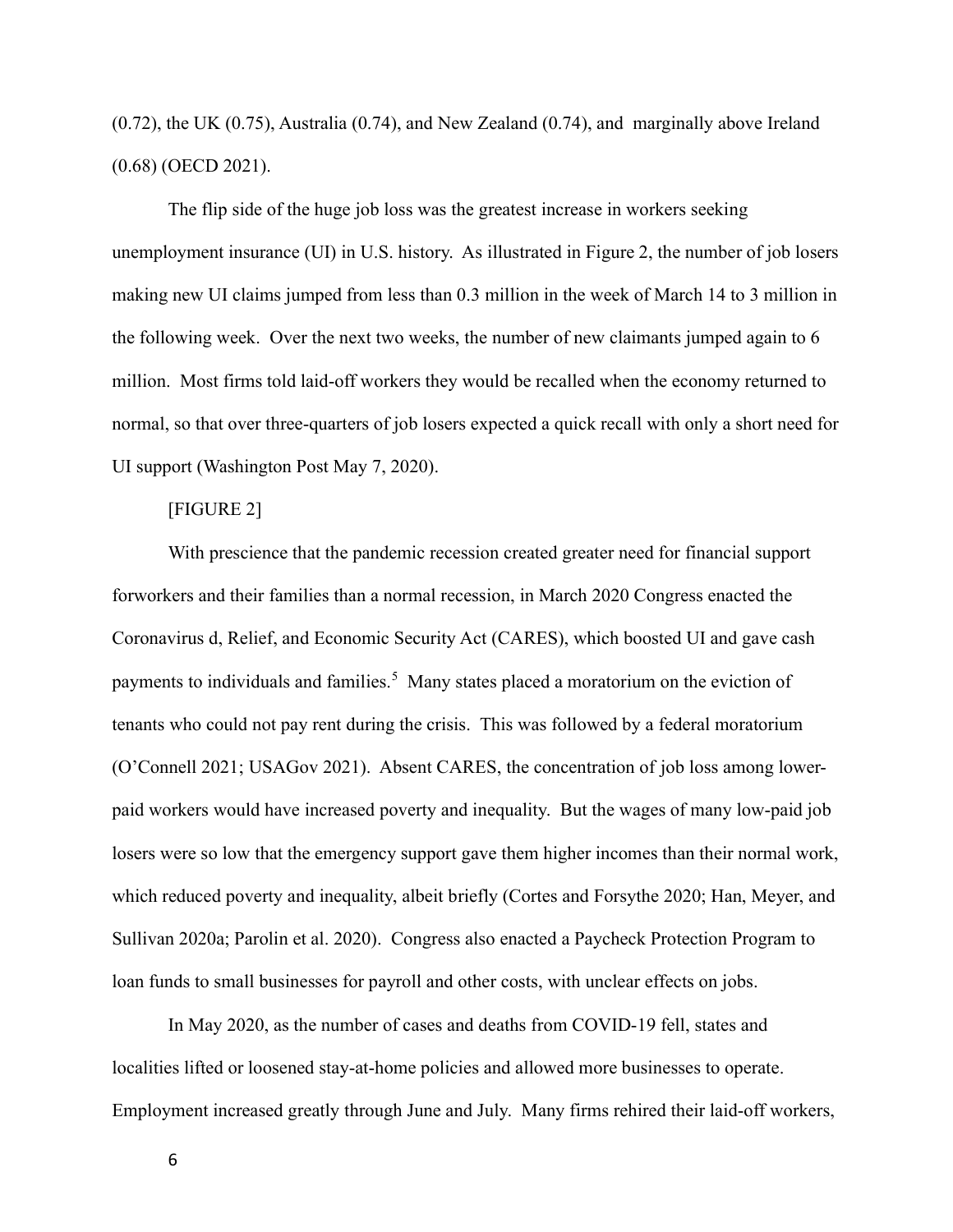which fed President Trump's "gut" feeling that the economy was heading for a rapid V-shaped recovery.<sup>6</sup> But the disruption of economic activity was too great to reverse direction and return to full employment within a few weeks. June and July's rapid job growth decelerated in fall 2020 while the numbers jobless and on UI remained high. In early October 2020, more than 9.6 million people received state UI payments – six to seven times as many as had been on UI a year earlier. Even as employment grew, layoffs continued at a high rate, producing roughly threequarters of a million UI initial claimants per week in October.

Six months later, in April 2021, newspapers headlined the "good news" that initial claimants dropped to 613,000 per week (U.S. Department of Labor 2021). But the good news was relative to the April 2020 collapse. A year after the pandemic recession the April 2021 number of claimants was still three times the April 2019 number and close to the peak monthly number of claimants in the Great Recession.<sup>7</sup> Throughout summer and fall of 2021, the number of unemployment claimants greatly exceeded pre-pandemic levels and the employmentpopulation ratio remained about 2 percentage points below its pre-pandemic level.

Employment did not bounce back as rapidly as it had fallen in part because economies are intertwined networks of firms and consumers in which activities in one sector or area propagate to other sectors and areas, albeit with lags. Firms that cut activities in April 2020 purchased fewer intermediate goods and services from suppliers, who in turn reduced purchases from their suppliers, and so on along the supply chain. Loss of sales forced suppliers and suppliers of suppliers to lay off workers. The job losers spent less on goods and services, shrinking economic activity further. Indoor venues where proximity of customers could readily spread the disease such as restaurants and sporting and artistic events suffered loss of revenues that forced many to close.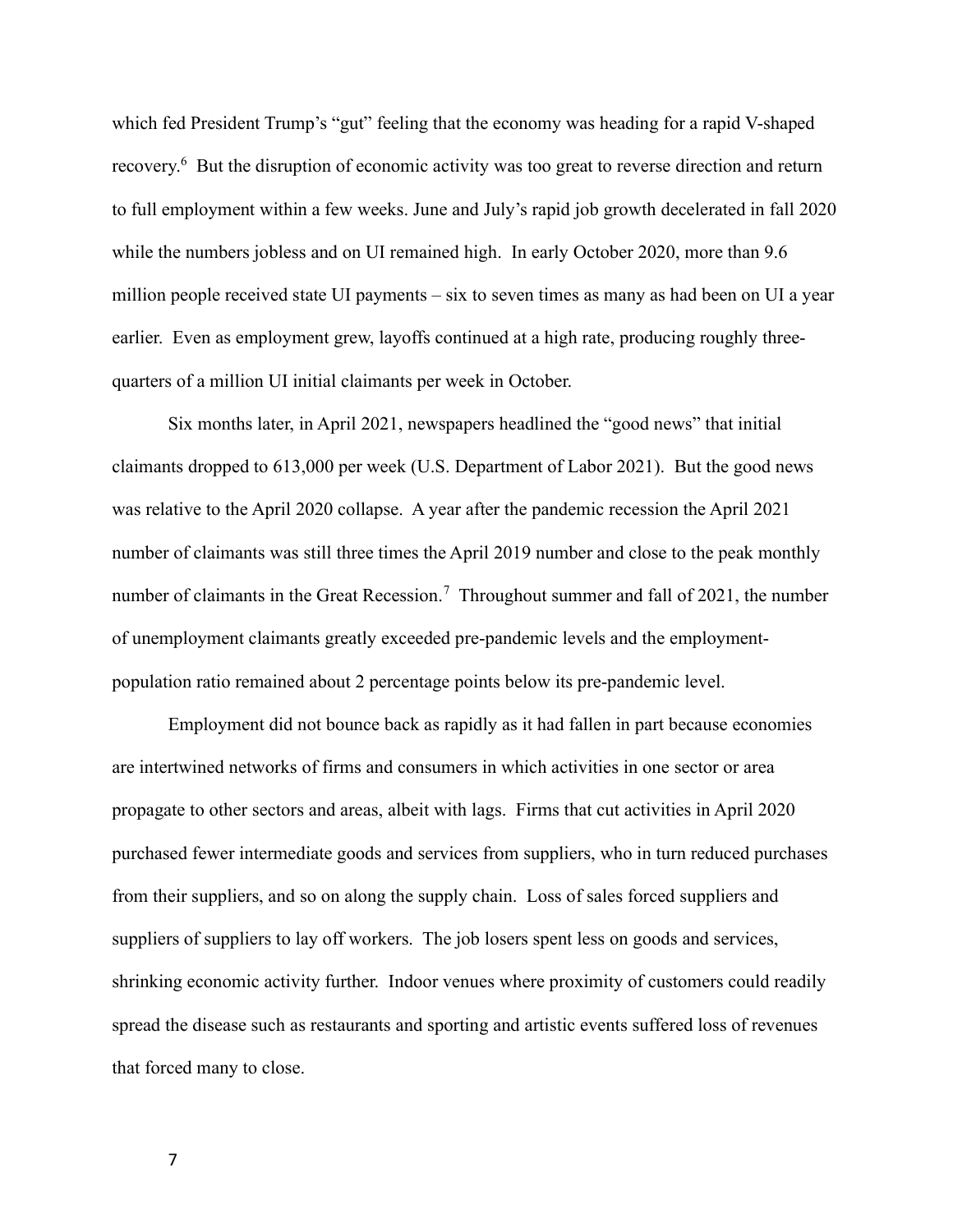At the state level, the interconnection of economic activities across geographic areas spread the economic effects of the pandemic even to states with relatively few COVID-19 cases in the first wave of the pandemic. A case in point is Iowa, whose state government rejected policies to fight the disease by significantly restricting economic behavior. The state government refused to lock down businesses and forbid local governments from mandating masks.<sup>8</sup> Still Iowa suffered major job losses. In fall 2020, UI claims were three times their pre-COVID levels, while employment was 4.1 percent lower in February 2021 than in February 2020 (Iowa Workforce Development 2021a; 2021b).

## A New Inequality

The pandemic created a *new form of labor market inequality* that threatens to keep inequality in the U.S. high:<sup>9</sup> inequality by collar and place of work – between primarily whitecollar workers able to work from home and blue-collar and service workers whose jobs required them being proximate to other workers or customers at a work site.

Table 2 documents the new form of inequality in terms of the proportion of workers who worked at home due to the pandemic given by the Current Population Survey from May 2020 through the following year t for the nine major non-agricultural occupations in US statistics, and for farming, fishery, and forestry occupations as well.

#### [TABLE 2]

Column 1 shows the proportion of employed workers who reported that they worked from home for pay as a result of the pandemic as a 12-month average between May 2020 and April 2021. The work-from-home figures are based on questions that the Bureau of Labor Statistics added to the Current Population Survey (CPS) on the impact of pandemic on work from home. Over the entire period 43 percent of employed managers, 42 percent of professionals, 27 percent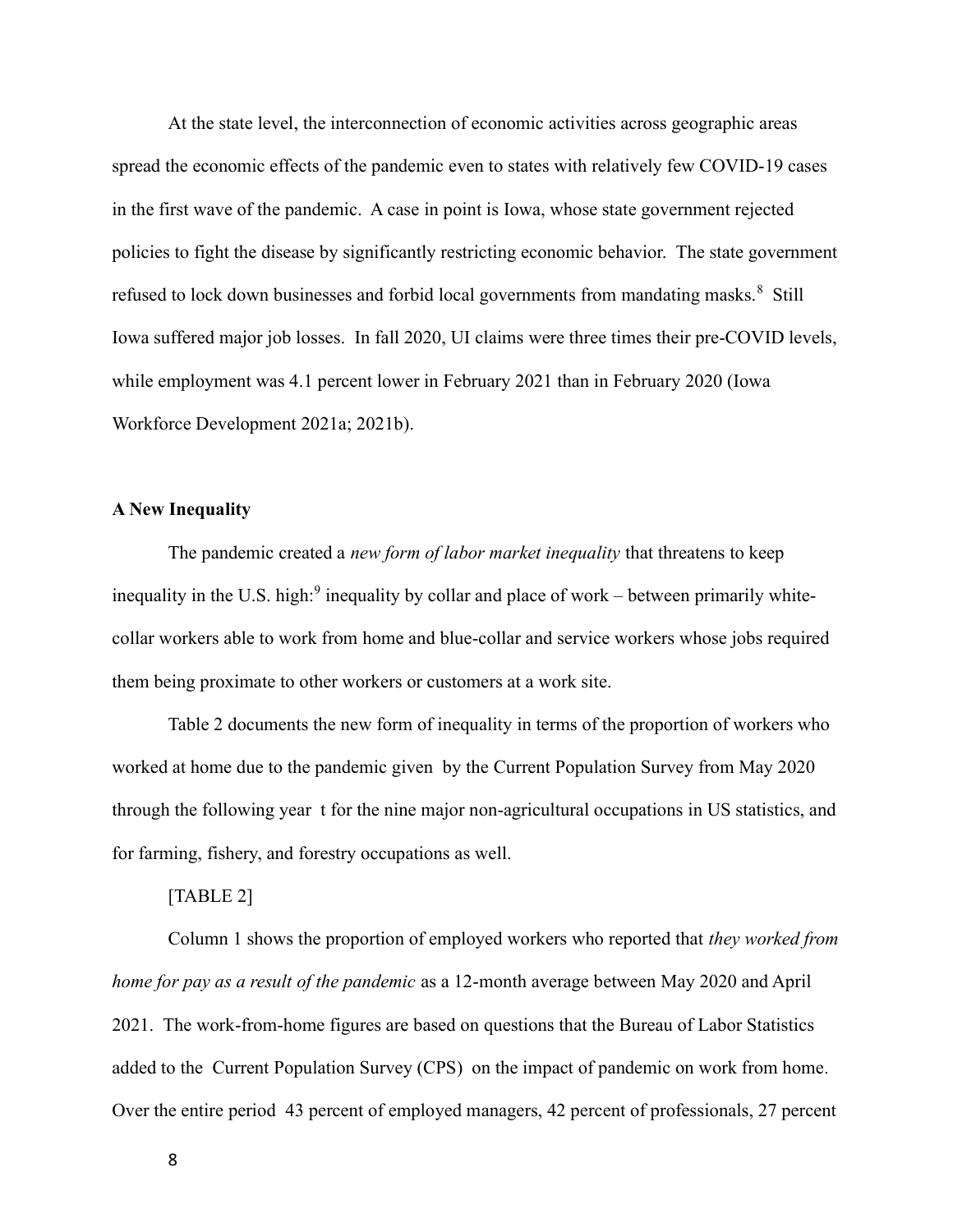of office and administrative support, and 19 percent of sales workers reported that they were working from home compared to less than 5 percent of workers in other primarily blue-collar and service occupations.

Column 2 records employment at the bottom of the recession in April 2020 relative to the February 2020 pre-pandemic baseline. It shows a massive loss of jobs in blue-collar and service occupations with minimal possibility to work-from-home compared to minimal job losses in the white-collar occupations where employees could shift to work-from-home. Finally, Column 3 shows employment in September 2020, after the summary recovery, relative to the February prepandemic baseline.t Despite a large jump in blue-collar and service occupation jobs in June, July, and September, the ratios o employment in those occupations relative to the February baseline remained below the comparable ratios for the white-collar jobs.

To what extent, if at all, is the shift of work from the workplace to homes likely to persist? Before the pandemic, fewer than one in ten workers worked at home, so the pandemic increased work-from-home by over three-fold. In the recovery from May 2020 to April 2021 the proportion of employed workers reporting working-from-home halved from 36 percent (May) to 18 percent (April), suggesting that absent another epidemic outbreak, any "new normal" would be below the May peak but still noticeably above the 10 percent pre-pandemic level (Gould and Kandra 2021). if the rate of decline in the number of workers reporting working-from-home due to the pandemic continues for another 2-3 years, at say 10 percent of actual employment, and the 10 percent or so working at home for reasons other than the pandemic remains roughly stablie, on the order of one-fifth of the work force might work from home in the future. Indicative of the potential future response of major firms to work-from-home, in 2021 the CEO of IBM declared a long-term strategy of "hybrid remote work for most employees post the pandemic" (Sonnemaker 2021) – a strategy which reversed IBM's 2017 rejection of work-from-home, which itself ended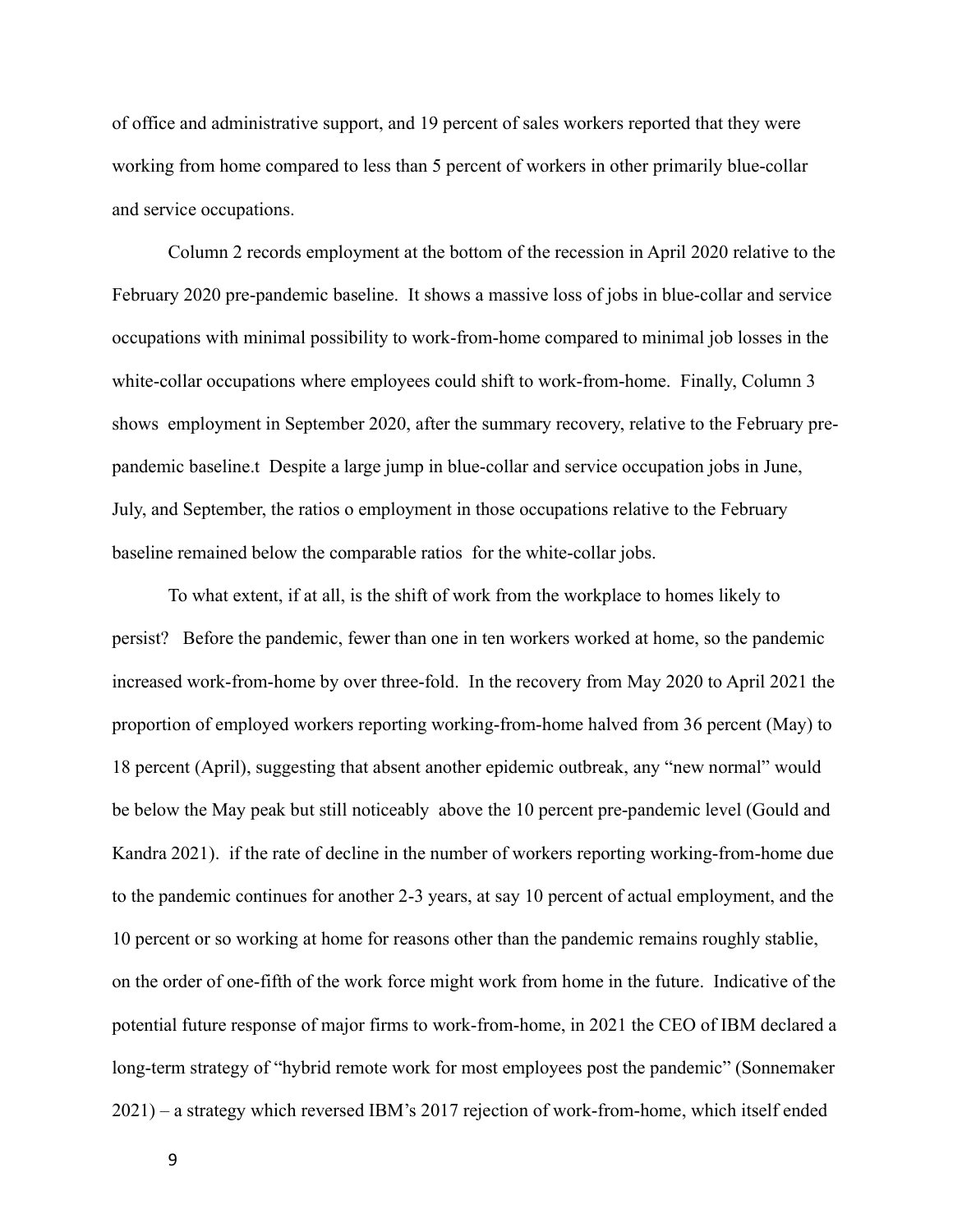nearly 20 years of IBM using work-from-home to save money on office space and commuting time (Kessler 2017).

# Education, Gender, Race/Ethnicity, and Age: Demographics of Pandemic Job Loss and Recovery

Because the demographic characteristics of workers vary across occupations, the differing rates of pandemic job losses and recovery job gains among occupations impacted workers differently by demography. Table 3 shows the monthly employment pattern of workers by education, gender, race/ethnicity, and age from February 2020 to the March and April 2020 loss of jobs through the summer-fall recovery – all measured relative to the February base.

## [TABLE 3]

Job loss by education was qualitatively similar to job losses in previous recessions, with persons with the least education having the biggest percentage loss of employment and those with bachelor's degrees or more having the smallest percentage job loss. From February to April 2020 employment dropped by 21 percent for workers with less than four years of high school, by 13 percent for high school graduates and by 15 percent for persons with some college education, compared to a 7 percent drop for workers with a BA or more. The data for the summer-fall recovery shows commensurately greater job gains for the biggest job-losing groups, but with none of the demographic groups fully regaining February employment. The main reason for the variation in job losses was the concentration of the less educated in blue-collar and service jobs with little option for work-from-home compared to the concentration of BA or higher workers in management and professional jobs, where work-from-home substituted for working in an office.

Job loss by gender, by contrast, diverged from that in previous recessions. In most recessions, men experience greater job loss than women because men are more likely than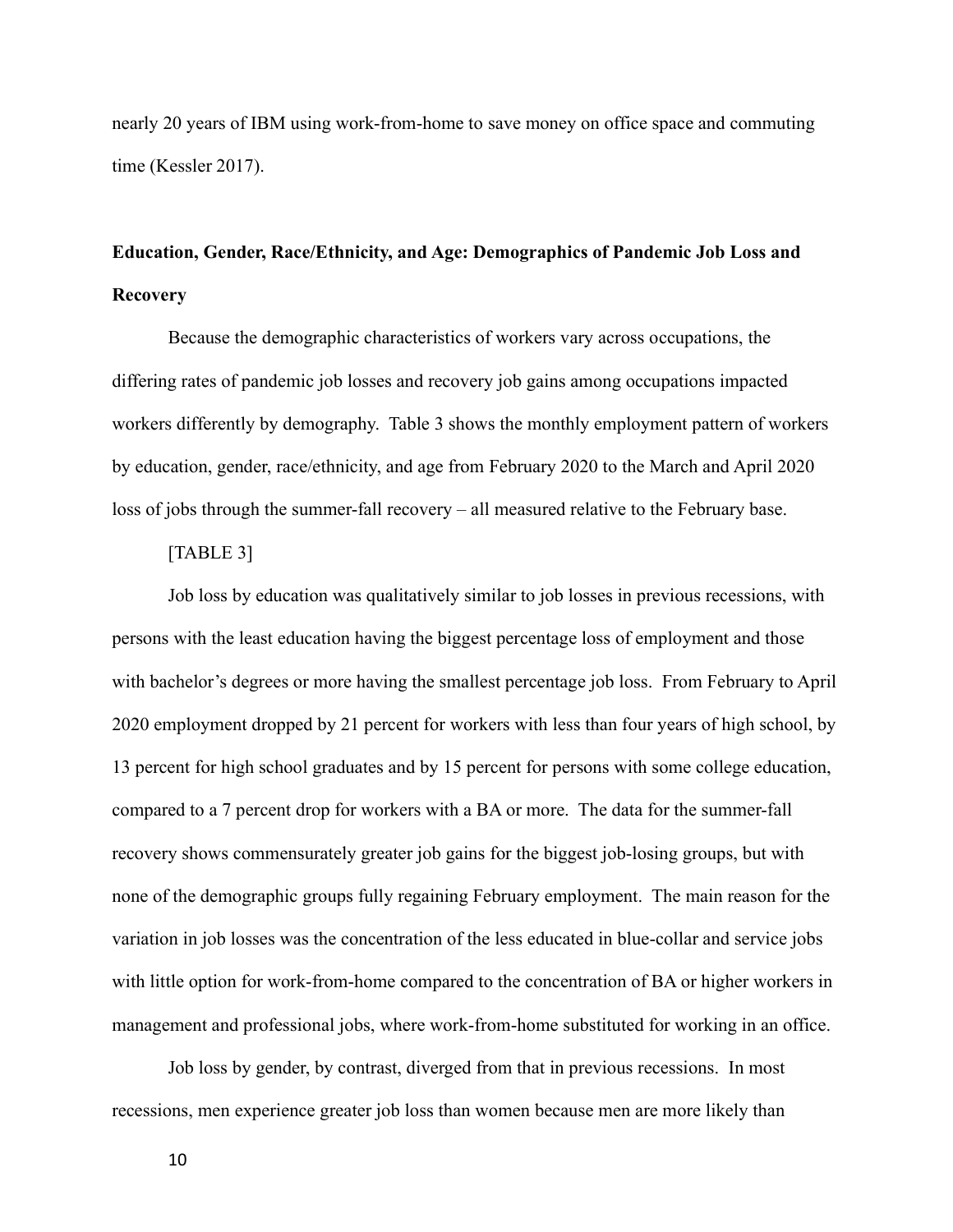women to work in highly cyclic industries such as manufacturing and construction. In the February to April pandemic recession, employment fell more for women (18 percent) than for men (12 percent), due primarily to the concentration of women in service sector and retail occupations and industries that require workers to interact with other workers and customers, compared to men working in managerial and professional jobs, where digitalization of work and internet connections allowed for extensive work-from-home.

The employment of female workers was also impacted by the increase in demand for household production activities stemming from the closure of schools and daycare centers. The historic role of women in caring for children placed a dual demand on their time that pulled some working mothers from the labor force and reduced the productivity of many others, who kept working but had to care for their children while working at home.<sup>10</sup> In the recovery many faced difficult work-life balance decisions when firms re-opened offices and sought to restore traditional work times.

The last panel in Table 3 distinguishes people by age. In the first months of the pandemic COVID-19 endangered the health of older people the most. The likelihood of being infected, sick, or dying rose monotonically with age. A jarring number of deaths occurred in old-age homes, which were unprepared for the pandemic. By fall 2020, however, the infection rate among older adults fell below the average (Monod et al. 2021), in large part because the medical system, the elderly and their families, and old-age homes had adopted non-pharmaceutical interventions that kept the elderly from interacting with persons with the disease. If they got the disease, however, older persons still had high mortality.

Job losses, by contrast, were largest for younger workers. This happened in part because most firms use "last in, first out" layoff practices, which protect workers with seniority over recent hires, who tend to be disproportionately young. This was also due in part because the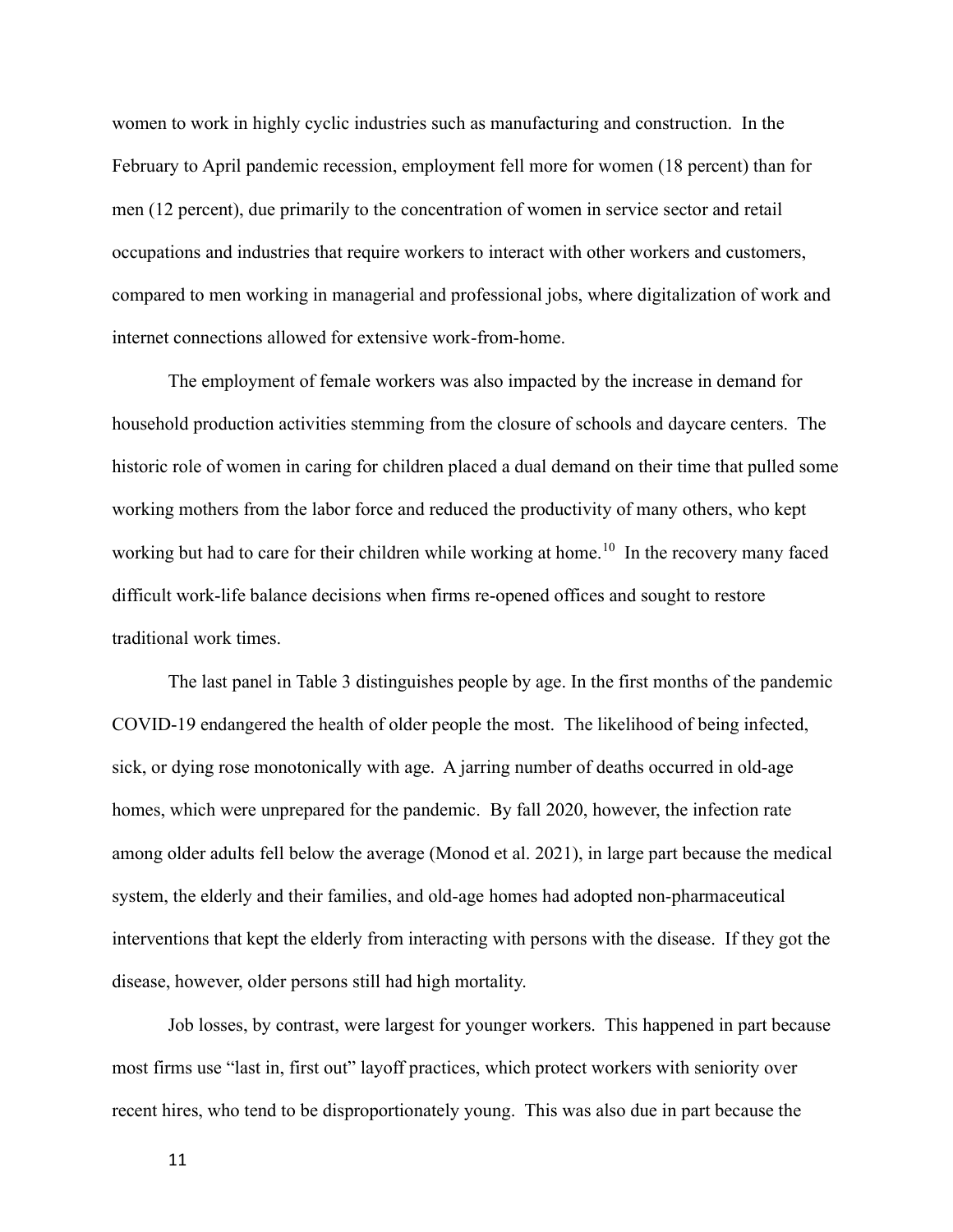collapse of new hires in the pandemic reduced employment for the young, as those graduating high school and college could not find their first job as had earlier cohorts of new graduates. To add to the employment problem of younger persons, jobs which normally hire young workers offer relatively few opportunities to work from home (Chen and Munnell 2020). From February 2020 to April 2020 employment fell by 37 percent for persons aged 16-19 and 29 percent for those aged 20-24 compared to 13 percent for workers 25-54 and 15 percent for those aged 55 and older. Among older workers, however, those aged 65 and over lost jobs more rapidly than those 25-54, possibly because they chose early retirement in a collapsing job market.

In the fall recovery the youngest had the largest gains in employment, while older workers had smaller gains. This fits with past experience. Once unemployed, workers over 65 tend to take more time to find new employment than younger workers (Neumark, Burn, and Button 2019). In the Great Recession, job losers aged 55 to 64 were the group most likely to exit the labor force, probably via early retirement (Farber 2017). Retirements increased during the pandemic as well (Kolko 2021), reducing the number of older workers.

Finally, the concentration of job losses by occupation, industry, and demography combined to produce greater job losses among lower-paid than higher-paid workers, which would have devastated their incomes absent the emergency government programs. Indeed, the CARES unemployment benefits offset these losses from March 2020 to July 2020 enough to reduce poverty a bit. When a politically divided Congress chose not to extend the benefits after July, however, the low-paid suffered and the rate of poverty rose (Han, Meyer, and Sullivan  $2020<sub>b</sub>$ .<sup>11</sup>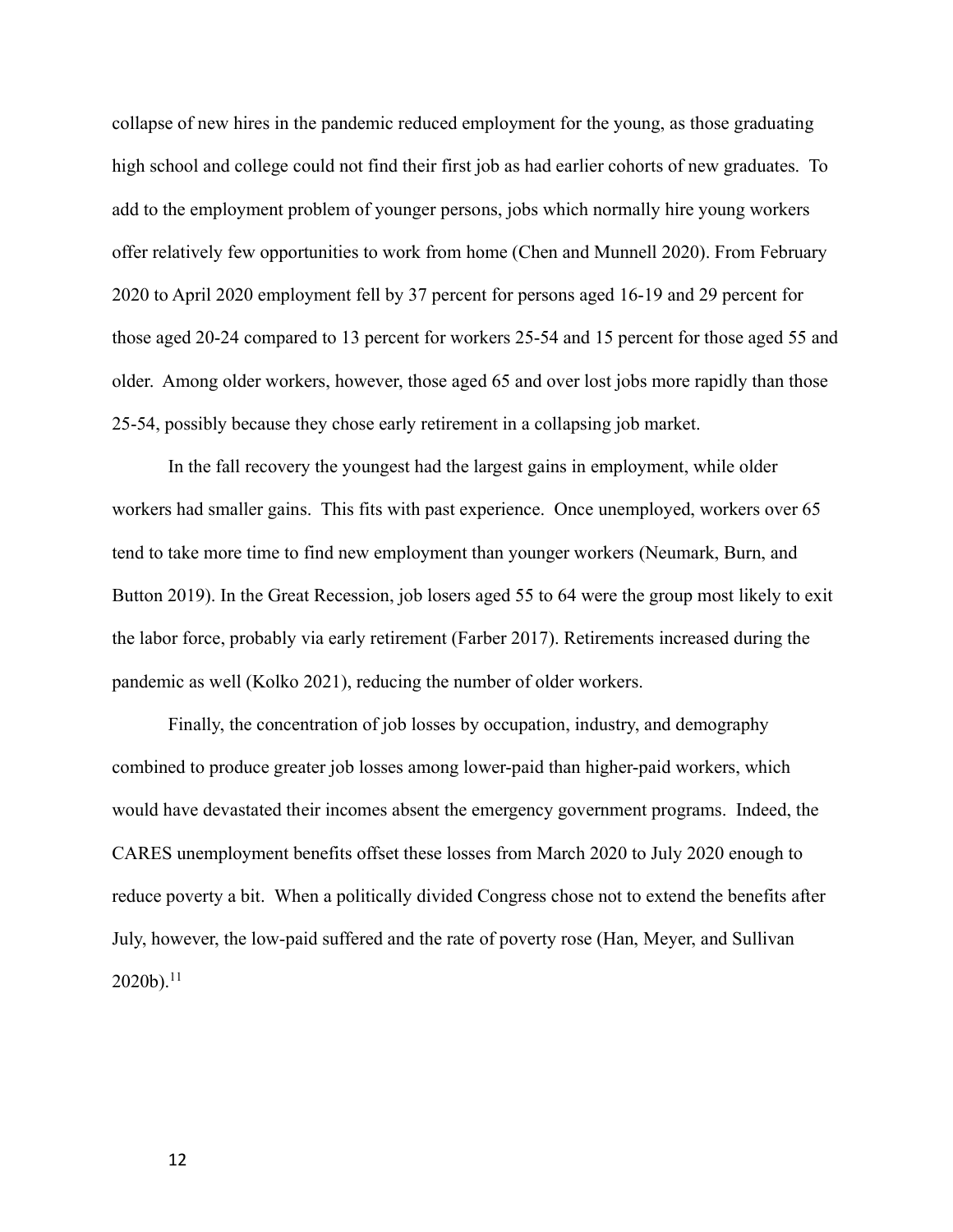## Recovery, recovery, my kingdom-presidency for a rapid recovery

In summer 2020, rapid return to full employment seemed unlikely. The Congressional Budget Office's Economic Forecast expected that unemployment would not fall to 5 percent or below until approximately 2027 and that real GDP would not regain its pre-COVID level per capita until 2023 (CBO, July 2020).<sup>12</sup> Foroni, Marcellino, and Stevanović's (2020) review of other forecasting and now-casting models showed that they concurred that the country faced a slow, painful recovery. None of these models built into their forecasts the rapid development of vaccines nor the possibility of further positive or negative shocks to the economy. All were influenced by the slow recovery from the Great Recession and the inability of the Democrats and Republicans s to come together on an aggressive recovery policy.

What a difference an election can make! The 2020 elections changed the presidency and control of the Senate and opened the door to more activist economic policies that could speed up the recovery. Newly-elected President Biden proposed a \$1.9 trillion American Rescue Plan Act (ARPA) of short-run direct relief to families and workers still impacted by the COVID-19 crisis. Like the CARES bill which Congress supported almost unanimously, ARPA sought to maintain living standards for primarily low-income groups. In contrast to CARES, however, ARPA was passed in March 2021 by Democratic legislators over unanimous Republican opposition. Taking account of the passage of ARPA, the likely vaccination of millions in spring and summer 2021 and the possibility that Congress would support some form of long-term investment program on infrastructure, the CBO changed its projections. The 2021 CBO projection anticipated the unemployment rate dropping to 5.0 percent in  $2022 -$  five years *earlier* than its 2020 projection! and remaining below 5 percent thereafter; and real GDP per capita regaining its pre-pandemic level by the end of 2021 (CBO, July 2021, table 2).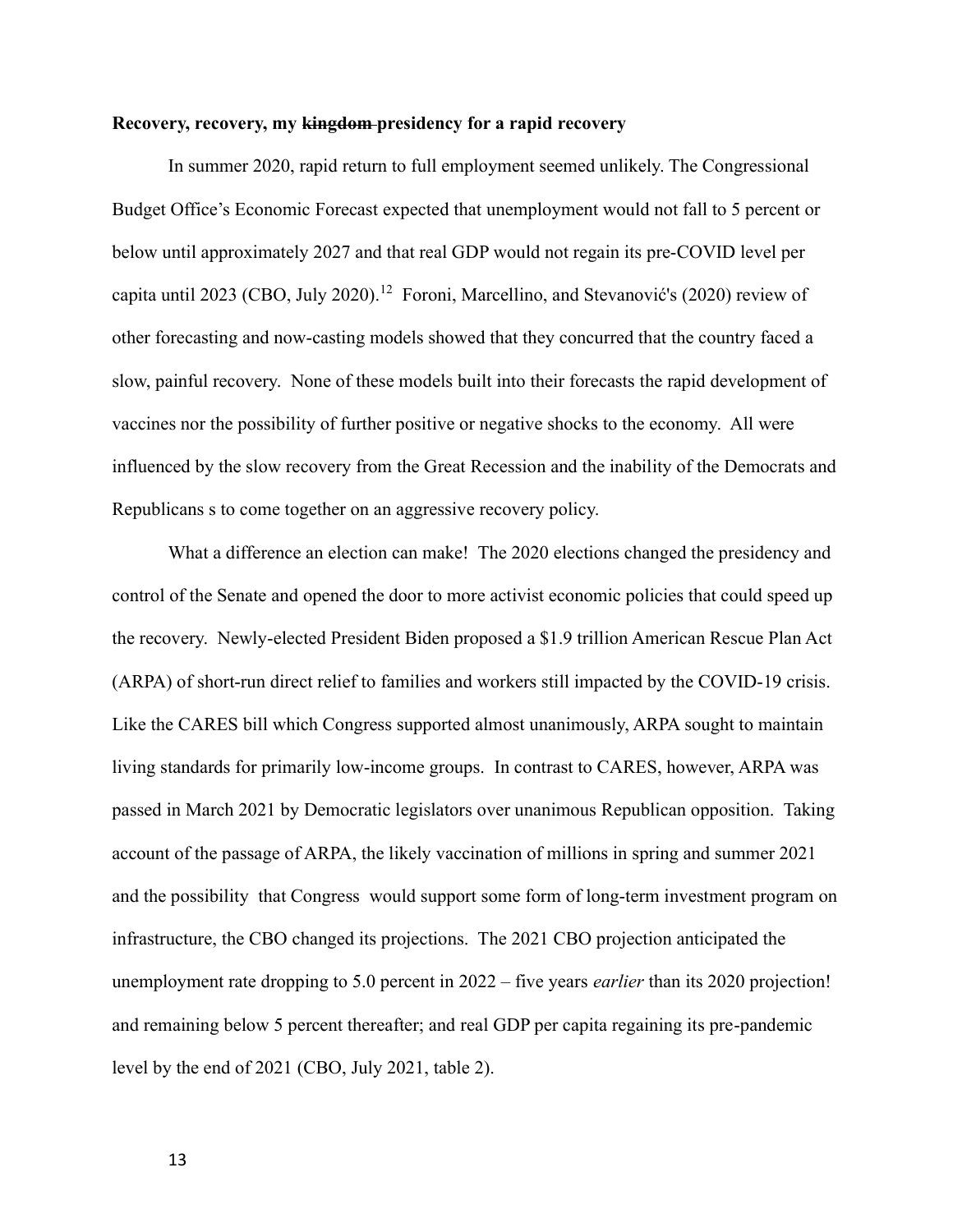Even a strong recovery, however, would leave serious economic problems: a labor participation rate below its pre-COVID level, reflecting the impact of the disease on the longer term health of those afflicted, and changed attitudes toward work and looking for work. The Bureau of Labor Statistics reported in fall of 2021 that 7.9 percent of people who were not in the labor force but said that they wanted to work were prevented from looking for a job because of the COVID-19 pandemic (U.S. Bureau of Labor Statistics 2021). These COVID-19 related problems combined with the trend in the ratio of workers to retirees raised new questions about the viability of the Social Security system and of extant work longer/retire later policies to maintain the system.

## Social Security and work longer/retire later policies

Social Security is the centerpiece of U.S. retirement. About 90 percent of retirees receive Social Security, and 57 percent of retirees receiving Social Security rely on it as their major source of retirement income (Brenan 2019). As a tool for reducing poverty, Social Security has been extraordinarily successful, reducing elderly poverty to the lowest rate among age groups (Engelhardt and Gruber 2004; Li and Dalaker 2021, figure 2).

Social Security is a pay-as-you-go inter-generational transfer system in which retiree benefits come largely from the tax payments of existing workers. The viability of the system is thus highly dependent on inter-generational demographic and economic factors. When Social Security gains more in taxes than it pays out, the money is invested in interest-bearing Treasury securities held by the Social Security Trust Fund. When the current workforce pays less in Social Security taxes than the benefits promised to retirees, Social Security taps the Fund to meet the shortfall. From the latter part of the  $20<sup>th</sup>$  century to 2020, population aging forced Social Security to withdraw money from the Fund to make payments to existing retirees. Prior to the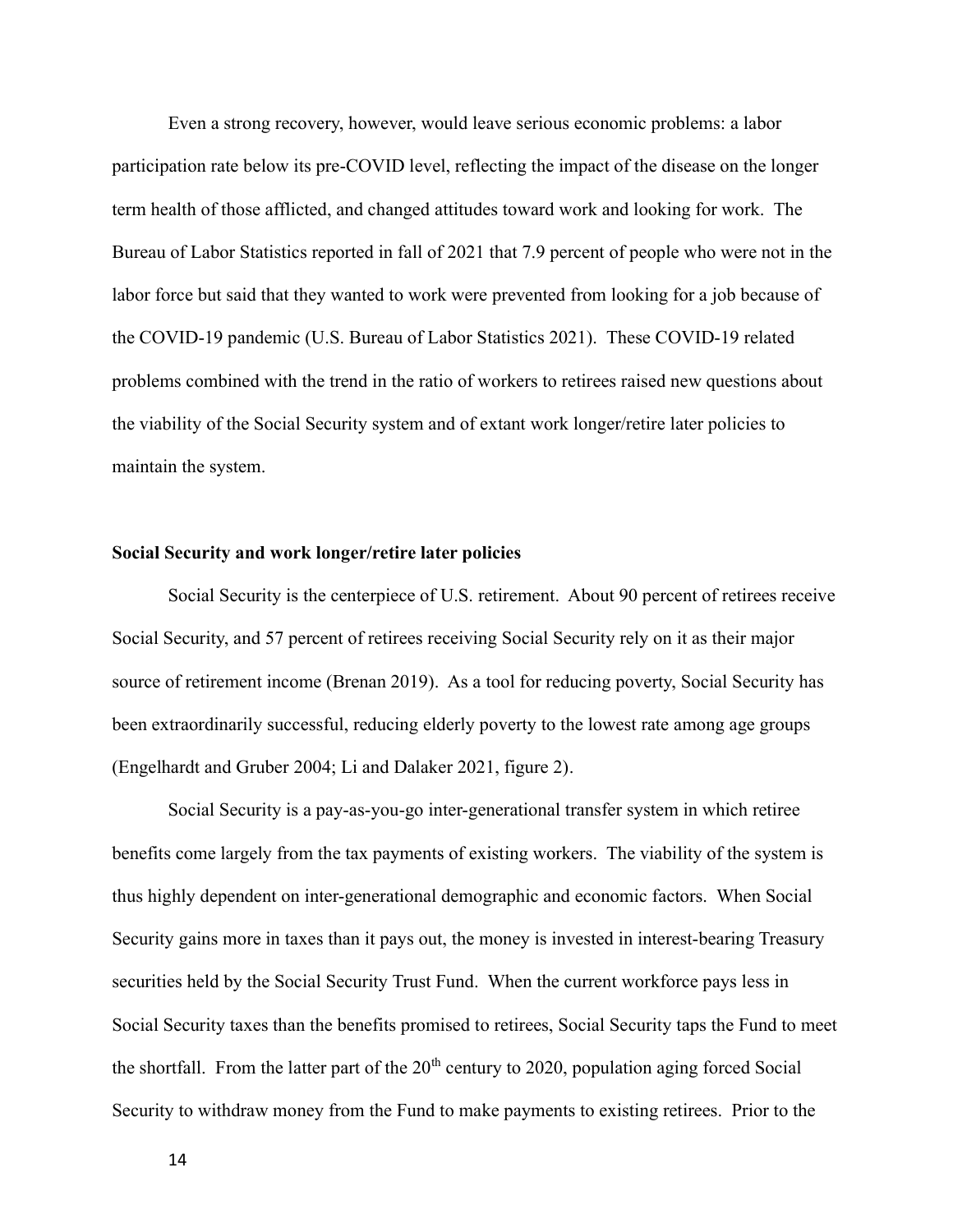pandemic the rate of withdrawal was sufficiently large that the agency expected the Fund to deplete entirely by 2035.

Three policy tools exist to deal with the problems of funding retirement in an aging population. The first is to tax existing workers to pay for the increasing number of aged retirees. The second is to reduce the benefits going to retirees. The third and generally preferred way are policies that encourage or force older workers to work longer and retire later.iPeople who work longer and retire later pay more tax money into Social Security funds and take less money out (OECD 2019). Someone who works an additional five years will, for example, pay social security taxes into the Social Security Trust Fund for those five years, and, assuming a given life span, take five years less of benefits. The U.S. and other governments have accordingly adopted various policies to get older persons to work more before retiring, including to work partially after claiming Social Security (Farrell 2019).<sup>13</sup> To deal with the depleting fund in the 1980s Congress legislated gradual increases in the full retirement age for persons born in and after 1960 from age 65 to 67 and smaller increases for persons born earlier. Incentivized to work two or so extra years, Americans aged 55 and older increased their labor participation by about 10 percentage points from 1989 to 2018 (Baily and Harris 2019). This raised the average age of retirement from 64.2 to 67.9 years for men and from 63.4 to 66.5 years for women between 2003 and 2018 (OECD n.d.). Partial work has become common as well. Upwards of 45 percent of Social Security recipient "units" (individuals and married couples) aged 62–64 reported that earnings from employment constituted nearly one-fourth of their total income (Morrissey 2011). Pfau, Tomlinson, and Vernon (2019) simulated the best strategy for older workers to maximize their wealth and found that most can improve their well-being by delaying retirement and working smartly within the rules of the Social Security earnings test.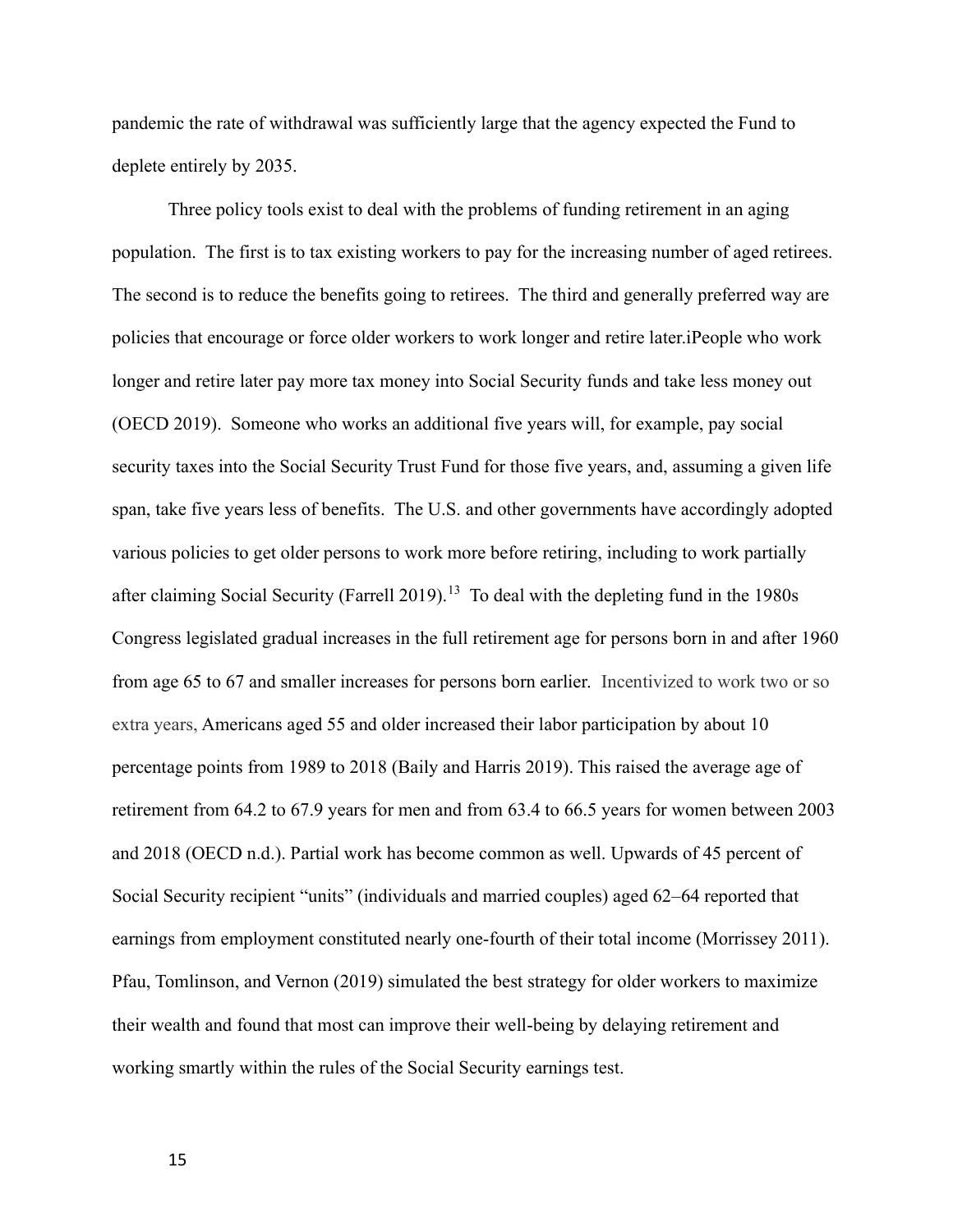A working longer/retiring later strategy succeeds, however, only if older workers can maintain employment. In the Great Recession and ensuing sluggish recovery, job-related problems impelled many workers to choose early retirement. Slightly over half of the retirees who retired early reported doing so because they had employment-related problems: job loss (23 percent), organizational changes at their place of employment (15 percent), or unhappiness with their job (13 percent). An additional 9 percent said they retired due to a retirement incentive or buyout. Once unemployed, moreover, older workers are more likely to stay in the labor force than other unemployed workers, seemingly to stave off early retirement (Burtless 2016).

During the pandemic 15 percent of employers reported increases in the number of employees withdrawing from their defined contribution plans and 12 percent reported an increase in employees taking plan loans.<sup>14</sup> These behaviors could push the workers to work longer and delay retirement to rebuild their pension wealth if the recovery continues strong and employees can readily find jobs. The strong recovery notwithstanding, the U.S. Treasury predicted in 2021 that the Social Security Trust Fund will run out of money by 2033 – two years earlier than expected before the pandemic hit. This prediction is based not only on the shrinkage of the labor force and early retirements but also on an expected 1 percent slower growth of productivity per year. Absent improved productivity and employment the U.S. will likely face retirement funding problems in little over a decade (Franck 2021), even without any future pandemic shock or other adverse event.

#### Conclusion: Planning Work and Retirement for Future Unexpected Shocks

"In preparing for battle I have always found that plans are useless, but planning is indispensable." – credited to Dwight Eisenhower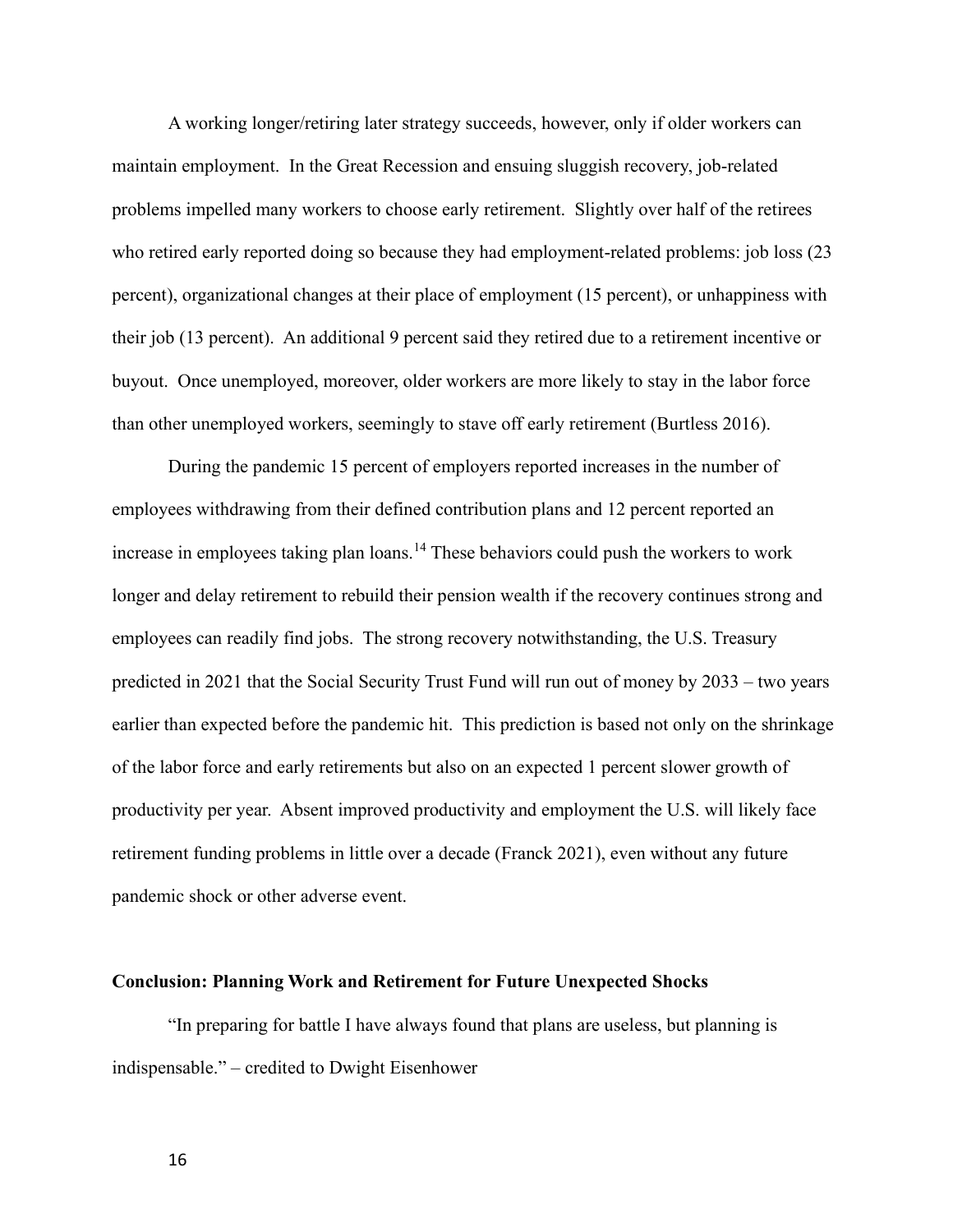Prior to COVID-19, future-of-work analyses focused on extrapolations of demographic, economic, and technological trends, and increasingly on projections of global warming as well (ILO 2018). Analyzing the effects of expected developments on work and retirement is a sine qua non for planning for the future. But the impact of COVID-19 on work shows that realistic planning must also take into account potential unexpected shocks from the natural world (or elsewhere) that can "gang aft agley" our "best-laid schemes."

How can society plan for unexpected future shocks? If something is unexpected, doesn't that mean it comes as a surprise for which one cannot by definition plan?

The answer to this seeming conundrum lies in the distinction between *unexpected* unexpected events and expected unexpected events. It is near impossible to plan for the unexpected unexpected since no one has an inkling of its nature, timing, whatever. But it is possible to plan for expected unexpected shocks by analyzing the ways a "shock" may come and impact work and retirement, even when the timing and detailed characteristics of the shock are unpredictable.

The insurance industry, indeed, is based on the expected unexpected – the car crash, fire, surprise illness – that has some probability of occurring with a range of destructive effects based on earlier similar events. Around the world, defense and security agencies plan for unexpected attacks which may or may not occur in any given period. They try to figure out the capability of possible enemies and ways to respond to possible attacks through war game scenarios and exercises. The expected unexpected may take a different form than the scenarios planned, but per the Eisenhower quote, the exercise of planning may itself improve the ability to deal with unexpected twists and turns.

The COVID-19 "attack" on humanity that upended economies and employment offers an example of an expected unexpected shock for which analysts of work and retirement (and in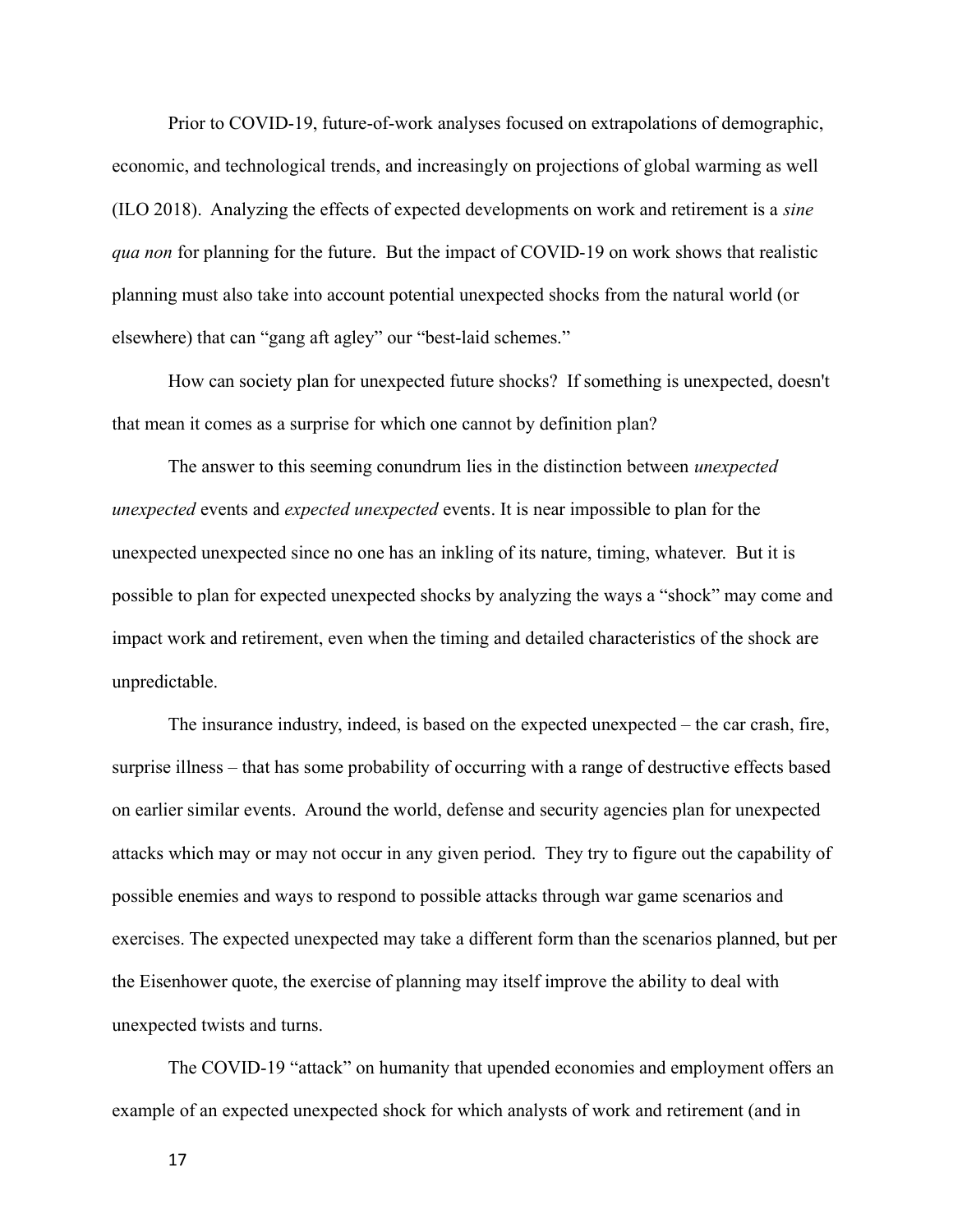most other areas of social and economic decision-making) did not plan. We have built up a stock of knowledge about the COVID-19 virus and about ways to protect persons against it. We know that the virus will mutate quickly and suspect that a successful mutant form will be less harmful to us than the forms that surfaced in 2020-2021, but cannot sure that a more harmful variant may be coming down the pike. Similarly, per Fauci and Morens' coming "new epoch of pandemics," we can expect attacks from other viruses,  $^{15}$  though we have little clue as to which virus will cause a crisis and when that would be. The story for contagious diseases from bacteria is the same. Bacterial antibiotic resistance is growing but we cannot predict which bacteria will mutate enough to negate our current medicines nor when such a mutation will occur.

Although the science is different, we face a similar problem in the battle against global warming. Our knowledge of climate change is limited to knowing that we will face unexpected shocks of some sort from continued warming, without any surety of the specifics of the shocks. There is growing evidence that we should expect more extreme weather events – fire, floods, storms – and growing concerns that we may face a potential turning point disaster to the environment that will degrade natural capital and thus our productive ability. But we have no reliable prediction of the specifics. In the economic world financial crises are the archetype expected unexpected disaster, as the 2007 implosion of Wall Street reminded us.

What lessons can we draw from the unexpected COVID-19 shock to the job market and economy for planning for the future of work and retirement? What types of policies might we study further as part of our planning process?

I draw four interrelated lessons from the pandemic and our responses to it.

The first lesson is that it almost surely will pay off for the U.S. and other countries to improve the knowledge base of what expected unexpected shocks can do to us. Cutler and Summers (2020) estimated that U.S. losses from the pandemic in lives, GDP, and damage to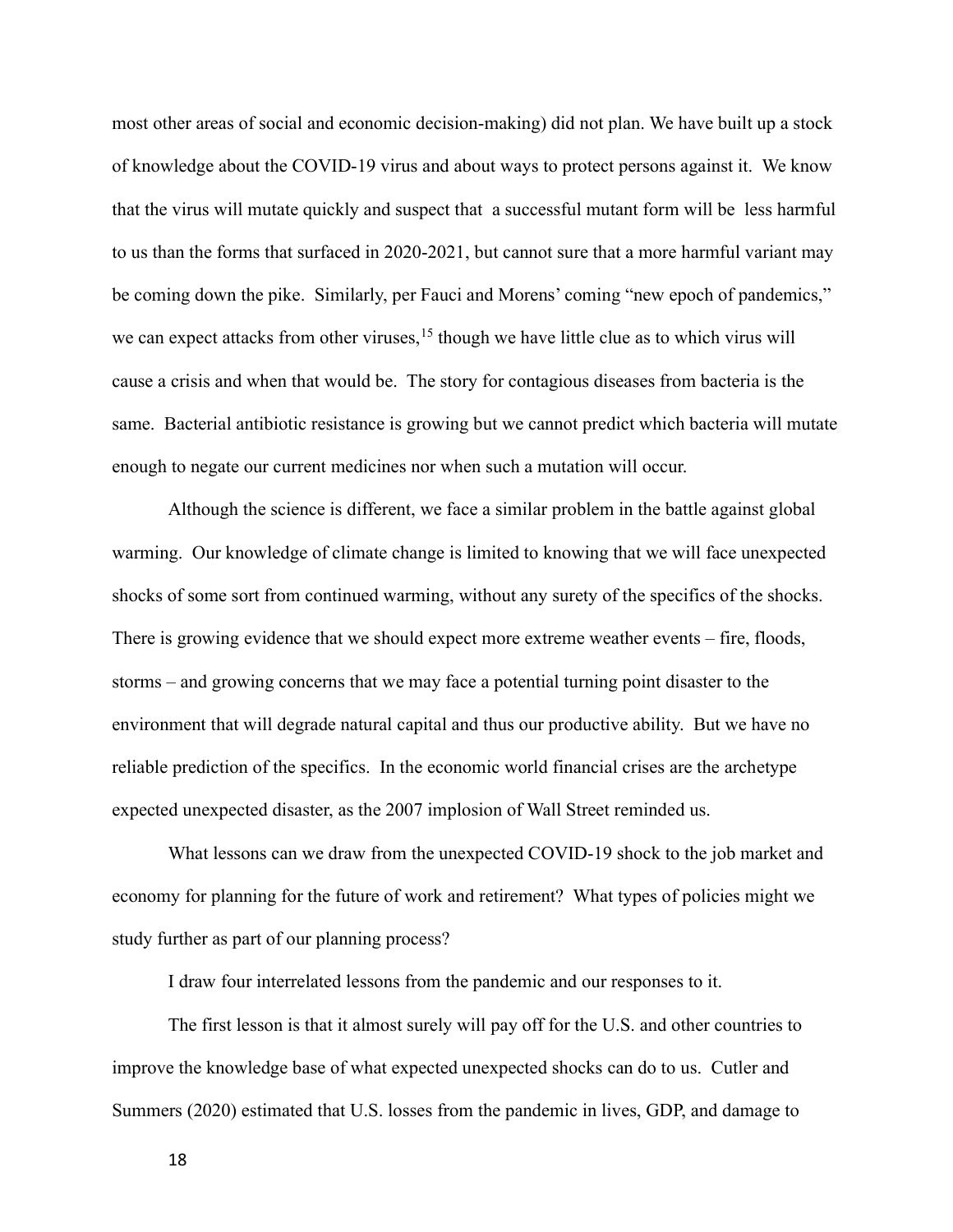health were on the order of \$16.9 trillion<sup>16</sup>. This is an amount that easily justifies sizable increases in R&D spending to study the shocks we may face in the future and on plans to deal with those shocks. While positive returns from greater R&D (itself an investment in an expected unexpected) cannot be guaranteed, high stakes justify more spending than low stakes even if only a small share of projects yield fruit. And it is reasonable to expect positive benefits from more research spending on COVID-19, and by extension other possible unexpected disasters. The avalanche of COVID-19 studies that the disease unleashed (Else 2020) shows that biological and medical scientists can shift their research programs quickly to learn about a new enemy. The rapid development of vaccines, which culminated a "25-year journey" working out a messenger RNA strategy (Collins 2021) and "extraordinary multidisciplinary effort" (Fauci 2021) supports greater R&D to reduce the possible losses from the next contagious disease shock, be it viral or bacterial.

The second lesson is that increased spending should extend to social and behavioral sciences. Part of the huge loss in the pandemic was due to socially deleterious human behavior – persons unwilling to undertake non-pharmaceutical interventions such as wearing a mask, social distancing, etc., or to take protective vaccines. Unwillingness to follow the science may be greater in the U.S than in other countries, but opposition to vaccines and mask-wearing in many other countries suggests that many people distrust the expertise of scientists and public health officials around the world, weakening our ability to fight the virus.<sup>17</sup> Accordingly, part of any increase in R&D budgets should go to studies of ways to convince people to follow the science, ranging from social psychology analyses of how "gut intuitions" and moral values influence responses to expert advice (Tavernise 2021), to economic studies of responses to monetary and non-monetary incentives, to sociology studies of the transmission of information and imitation in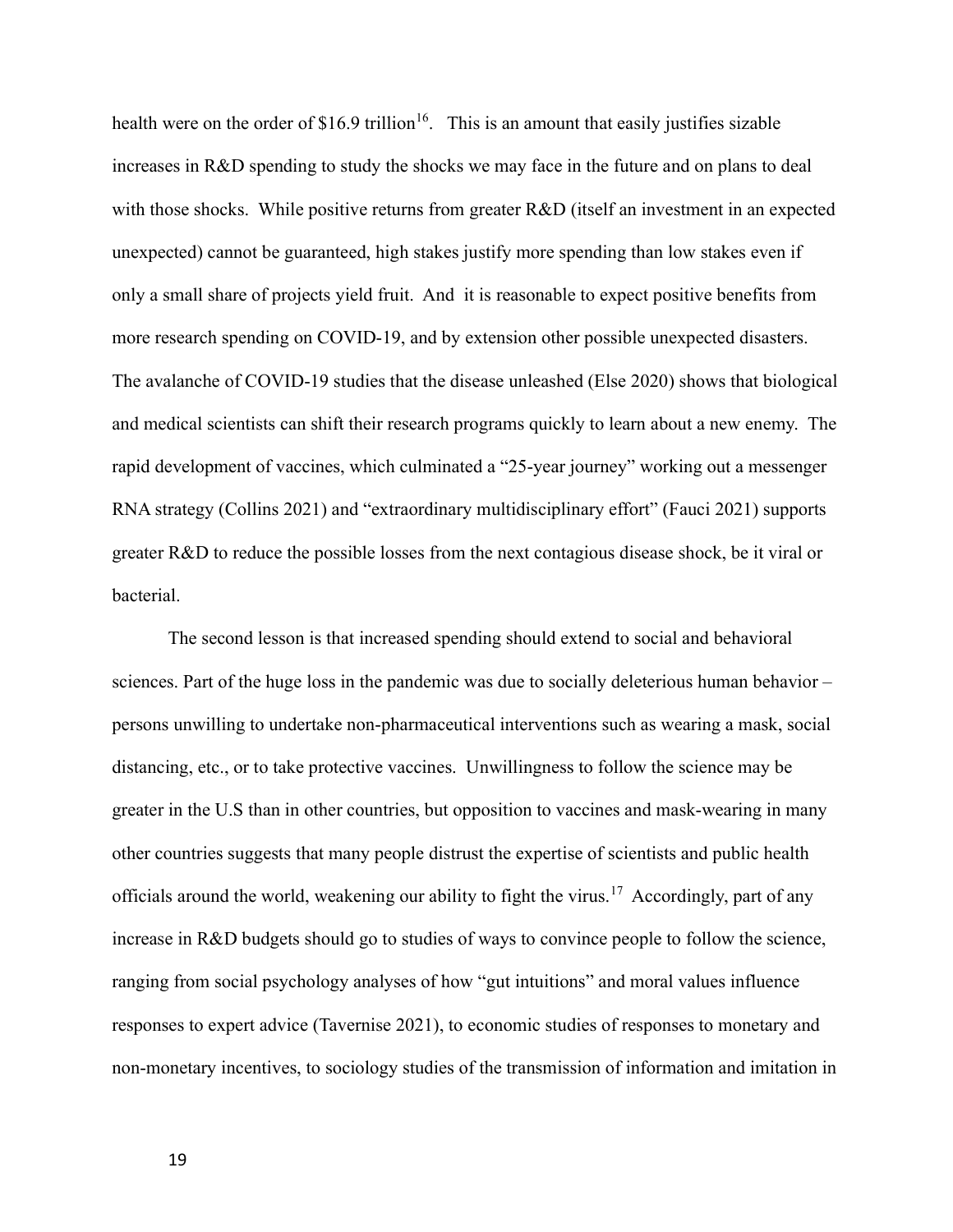networks, to education studies of science teaching, and to marketing/communication studies of consumers' responses to advertising.

The third lesson is that we need to improve the efficacy of social institutions and organizations designed to protect us in several areas. On health, the COVID Tracking Project estimated that over 34 percent of all U.S. COVID-19 deaths occurred among the less than 1 percent of the population in nursing homes and other long-term-care facilities (Curiskis et al. 2021). Early in the COVID-19 outbreak the General Accountability Office (GAO) asked the Department of Health and Human Services to "develop a strategy to capture more complete COVID-19 data in nursing homes retroactively back to January 1, 2020" (Dicken 2021), which at a minimum would prepare those institutions to react more quickly than in 2020. In economic policy, the failure of Florida's unemployment insurance computer system to get money to claimants during the pandemic was an institutional failure of the first order, which the Governor claimed was due to his predecessor rigging the UI system with pointless roadblocks so that people would give up trying to get their money (Wamsley 2020).<sup>18</sup> Research into the effectiveness of all types of organizations responsible for others – schools, daycares, old-age homes, health care systems, and local and state government emergency help agencies – in the COVID-19 crisis should concentrate on helping them respond better to the next crisis shock, whatever form it takes.

A November 2021 editorial in Science (Proctor and Geng 2021) captures this lesson succinctly: "COVID-19 has shown the world that 'knowing what to do' does not ensure 'doing what we know.' It demonstrates that intervention discovery is the start, not the end, of the scientific journey." The editorial calls for NIH to create an office of implementation research, but as the problem goes beyond the bio-medical area that is NIH's forte, any such program should involve more government agencies and publicly concerned groups.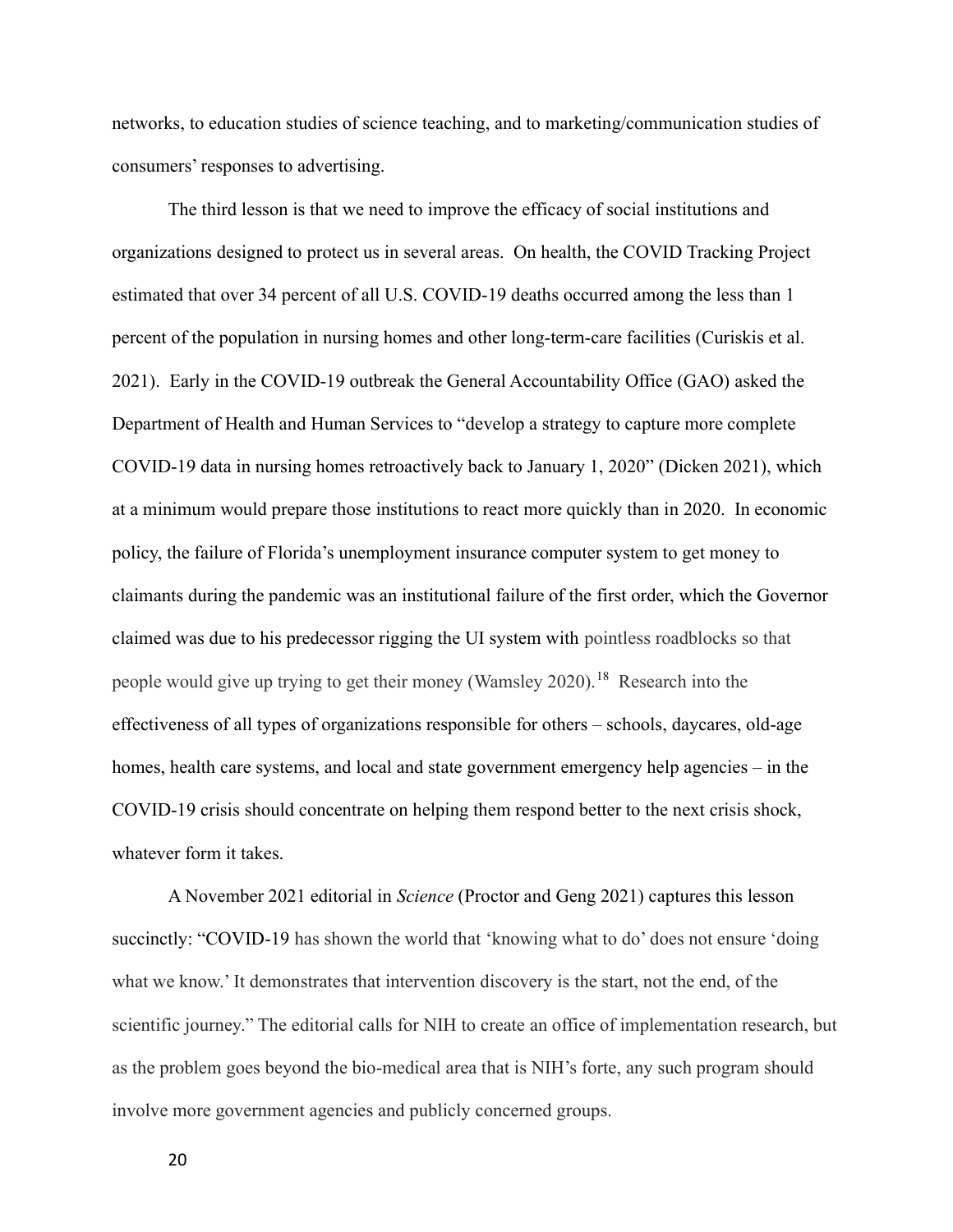My fourth lesson is that planning for social problems likely to be impacted by future expected unexpected shocks, such as work and retirement, needs greater use of two research tools: "societal exercises" to test the effectiveness of organizations to respond to crisis; and computer simulations of policies or mixes of policies that can only be examined on-line. Israel's November 11, 2021, nationwide drill /war game to prepare for the next possible battle against COVID-19 exemplifies what can be done in societal exercises to prepare for an expected unexpected disaster of a particular kind. Recognizing the value in closely monitoring the situation and preparing for a worst case scenario, Israel posited an attack by "omega," a more lethal coronavirus mutant, and tested the response of organizations and people to policy interventions ranging from monitoring omega's spread to lock-downs that would slow its spread to providing economic support for affected workers and their families (Ackerman 2021). Facing an entirely different expected unexpected shock, NASA's Jet Propulsion Lab Center for Near Earth Objects tested the response of its decision-makers to a hypothetical asteroid crashing into earth. NASA forced its team to decide in a short time span on actions to minimize damage from the asteroid crash, and to react to new information coming in at different times (Dvorsky 2021).

The other way to plan for expected unexpected shocks is to develop online simulation models. Such models can combine many determinants with different response parameters to get a wider picture of possible outcomes than in a single societal drill. They can also pinpoint key parameters to which analysts should give greater attention. In the case of future work and retirement, simulations could help assess interactions among the determinants of change – for example, how a new contagious disease shock, which almost surely will depress demand for labor and shift work to homes, might operate in conjunction with extreme weather events, which increase demand for labor, first by emergency workers, and then for construction labor to rebuild infrastructure.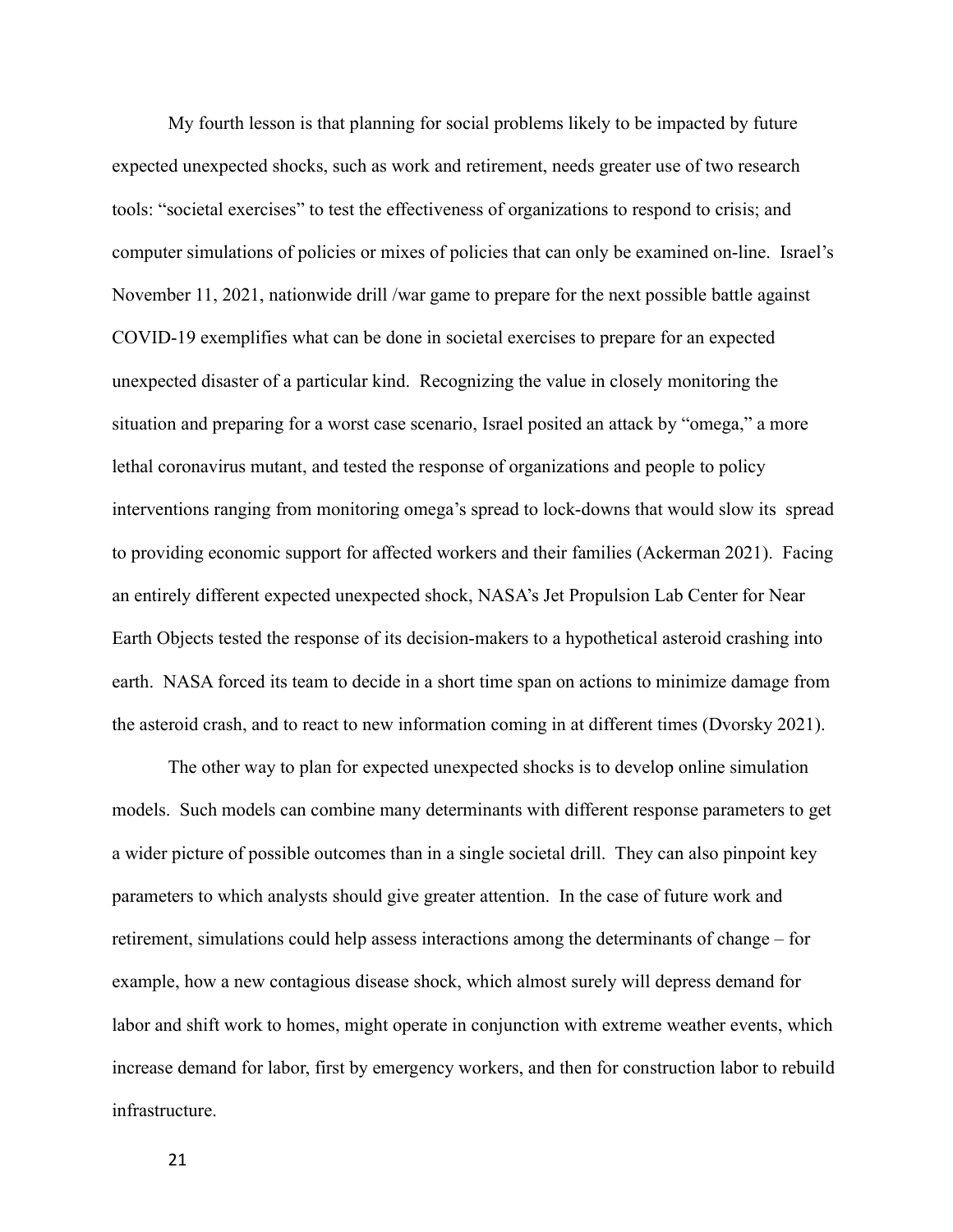To update Eisenhower's paean to planning, while social exercises and simulations of the future of work and retirement are unlikely to fit the next expected unexpected shock that strikes us, the act of simulating may be indispensable to improving decisions to address that shock.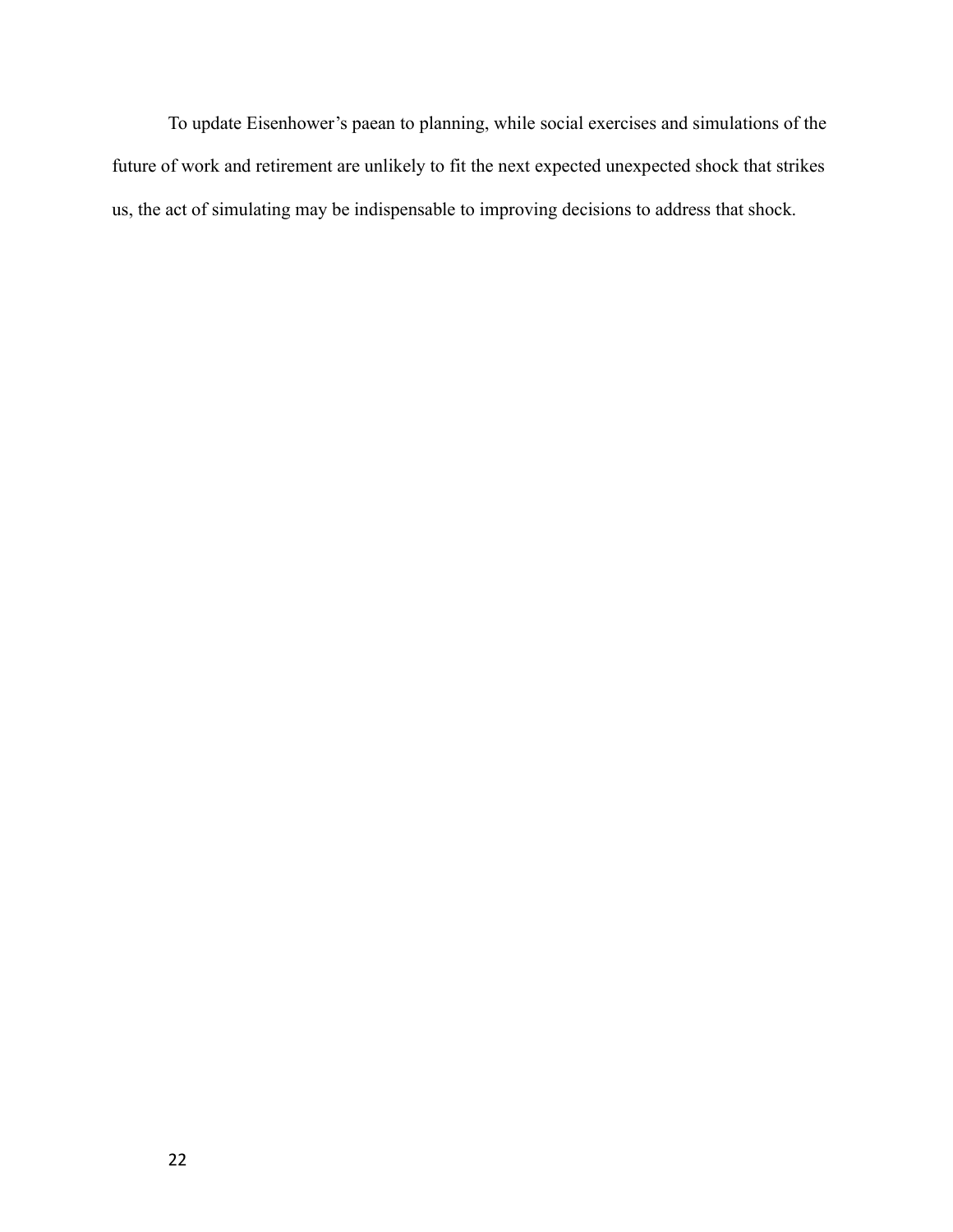# References

- Ackerman, Gwen. 2021. "Israel Holds 'War Games' to Prepare for More Lethal Covid Strain." Bloomberg, November 11, 2021. https://www.bloomberg.com/news/articles/2021-11- 11/israel-holds-war-games-to-prepare-for-more-lethal-covid-strain.
- Agovino, Theresa. 2020. "Double Duty Takes a Toll on Working Mothers." SHRM. December 2, 2020. https://www.shrm.org/hr-today/news/hr-magazine/winter2020/pages/the-plight-ofthe-working-mother.aspx.
- Baily, Martin Neil, and Benjamin H. Harris. 2019. "Working Longer Policies: Framing the Issues." Economic Studies at Brookings. Washington, DC: Brookings Institution. https://www.brookings.edu/research/working-longer-policies-framing-the-issues/.
- Brenan, Megan. 2019. "More Nonretired Americans Expect Comfortable Retirement." Gallup. June 18, 2019. https://news.gallup.com/poll/258320/nonretired-americans-expectcomfortable-retirement.aspx.
- Burtless, Gary. 2016. "Labor Force Dynamics in the Great Recession and Its Aftermath: Implications for Older Workers." Working Paper CRR WP 2016-1. Chestnut Hill, MA: Center for Retirement Research at Boston College. https://www.brookings.edu/research/labor-force-dynamics-in-the-great-recession-and-itsaftermath-implications-for-older-workers/.
- Chen, Anqi, and Alicia H. Munnell. 2020. "Can Older Workers Work From Home?" Center for Retirement Research at Boston College. https://crr.bc.edu/wpcontent/uploads/2020/06/IB\_20-9.pdf.
- Collins, Francis S. 2021. "COVID-19 Lessons for Research." Science 371 (6534): 1081–1081. https://doi.org/10.1126/science.abh3996.
- Congressional Budget Office. 2020. "An Update to the Economic Outlook: 2020 to 2030." https://www.cbo.gov/publication/56465.
	- ———. 2021. "The 2021 Long-Term Budget Outlook." 56977. Washington, DC: Congress of the United States. http://www.cbo.gov/publication/56977.
- Cooper, Marianne. 2020. "Mothers' Careers Are at Extraordinary Risk Right Now." The Atlantic. October 1, 2020. https://www.theatlantic.com/family/archive/2020/10/pandemicamplifying-bias-against-working-mothers/616565/.
- Cortes, Guido, and Eliza Forsythe. 2020. "Impacts of the Covid-19 Pandemic and the CARES Act on Earnings and Inequality." Upjohn Institute Working Paper 20-332. Kalamazoo, MI: W.E. Upjohn Institute for Employment Research. https://doi.org/10.17848/wp20-332.
- Curiskis, Artis, Conor Kelly, Erin Kissane, and Kara Oehler. 2021. "What We Know and What We Don't Know – About the Impact of the Pandemic on Our Most Vulnerable Community." The COVID Tracking Project. March 31, 2021. https://covidtracking.com/analysis-updates/what-we-know-about-the-impact-of-thepandemic-on-our-most-vulnerable-community.
- Cutler, David M., and Lawrence H. Summers. 2020. "The COVID-19 Pandemic and the \$16 Trillion Virus." JAMA 324 (15): 1495–96. https://doi.org/10.1001/jama.2020.19759.
- Dicken, John E. 2021. "Covid-19 In Nursing Homes: HHS Has Taken Steps in Response to Pandemic, but Several GAO Recommendations Have Not Been Implemented." GAO-21- 402T. U.S. Government Accountability Office Testimony Before the Committee on Finance, U.S. Senate. Washington, DC: U.S. Government Accountability Office. https://www.gao.gov/products/gao-21-402t.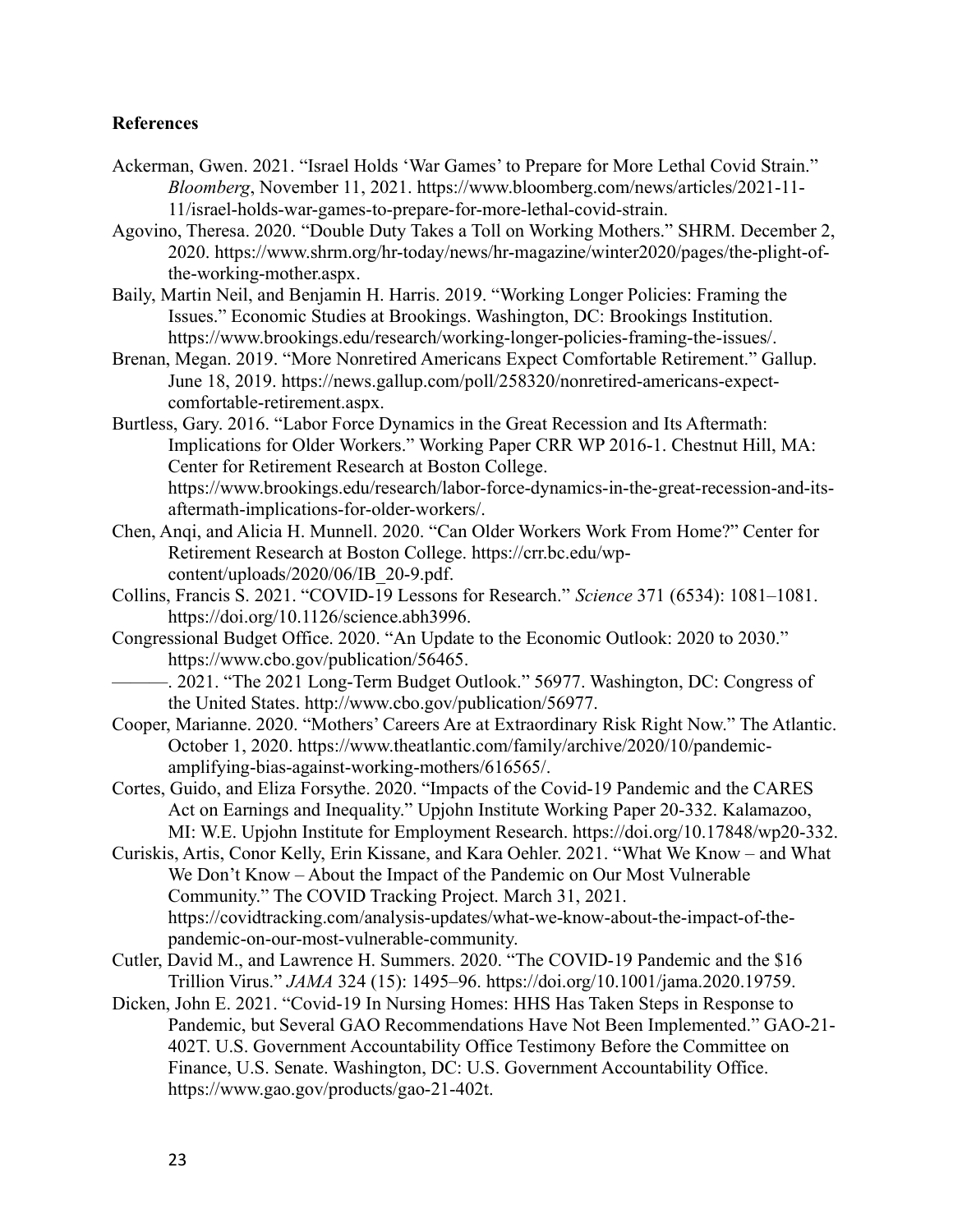- Dvorsky, George. 2021. "The Asteroid Impact Simulation Has Ended in Disaster." Gizmodo, April 30, 2021. https://gizmodo.com/the-asteroid-impact-simulation-has-ended-indisaster-1846800347.
- Else, Holly. 2020. "How a Torrent of Covid Science Changed Research Publishing in Seven Charts." Nature 588 (7839): 553. https://doi.org/10.1038/d41586-020-03564-y.
- Engelhardt, Gary V., and Jonathan Gruber. 2004. "Social Security and the Evolution of Elderly Poverty." Working Paper 10466. Working Paper Series. Cambridge, MA: National Bureau of Economic Research. https://doi.org/10.3386/w10466.
- Farber, Henry S. 2017. "Employment, Hours, and Earnings Consequences of Job Loss: US Evidence from the Displaced Workers Survey." Journal of Labor Economics 35 (S1): S235–72. https://doi.org/10.1086/692353.
- Farrell, Chris. 2019. "8 Policy Changes To Let Older Workers Work Longer." Forbes. March 24, 2019. https://www.forbes.com/sites/nextavenue/2019/03/24/8-policy-changes-to-letolder-workers-work-longer/?sh=7beb970f4d94.
- Fauci, Anthony S. 2021. "The Story Behind COVID-19 Vaccines." Science 372 (6538): 109. https://doi.org/10.1126/science.abi8397.
- Foroni, Claudia, Massimiliano Marcellino, and Dalibor Stevanović. 2020. "Forecasting the COVID-19 Recession and Recovery: Lessons from the Financial Crisis." Working Paper 2468. Frankfurt, Germany: European Central Bank. https://www.ecb.europa.eu/pub/pdf/scpwps/ecb.wp2468~068eec9e3e.en.pdf.
- Franck, Thomas. 2021. "Social Security Trust Funds Now Projected to Run out of Money Sooner than Expected Due to Covid, Treasury Says." CNBC. August 31, 2021. https://www.cnbc.com/2021/08/31/social-security-trust-funds-set-to-be-depleted-soonerthan-expected.html.
- Freeman, Richard B., and Grace Li. n.d. "Protective Behavior in the COVID-19 Pandemic: The Surprising Effect of Interrupted Personal Plans." Manuscript in Process.
- Gould, Elise, and Jori Kandra. 2021. "Only One in Five Workers Are Working from Home Due to COVID: Black and Hispanic Workers Are Less Likely to Be Able to Telework." Economic Policy Institute (blog). June 2, 2021. https://www.epi.org/blog/only-one-infive-workers-are-working-from-home-due-to-covid-black-and-hispanic-workers-are-lesslikely-to-be-able-to-telework/.
- Han, Jeehoon, Bruce D. Meyer, and James X. Sullivan. 2020a. "Income and Poverty in the COVID-19 Pandemic." Working Paper 27729. Working Paper Series. National Bureau of Economic Research. https://doi.org/10.3386/w27729.
- -. 2020b. "Real-Time Poverty Estimates During the COVID-19 Results Through September 2020." COVID-19 Income and Poverty. PovertyMeasurement.org. http://povertymeasurement.org/wp-content/uploads/2021/01/Real-time-Poverty-Estimates-through-September-2020.pdf.
- ILO. 2018. World Employment Social Outlook 2018: Greening with Jobs. Geneva: International Labour Office. https://www.ilo.org/weso
	- greening/documents/WESO\_Greening\_EN\_web2.pdf.
- Iowa Workforce Development. 2021a. "Current Employment Statistics." 2021. https://www.iowaworkforcedevelopment.gov/current-employment-statistics.
	- -. 2021b. "Unemployment Insurance Statistics." 2021.
		- https://www.iowaworkforcedevelopment.gov/unemployment-insurance-statistics.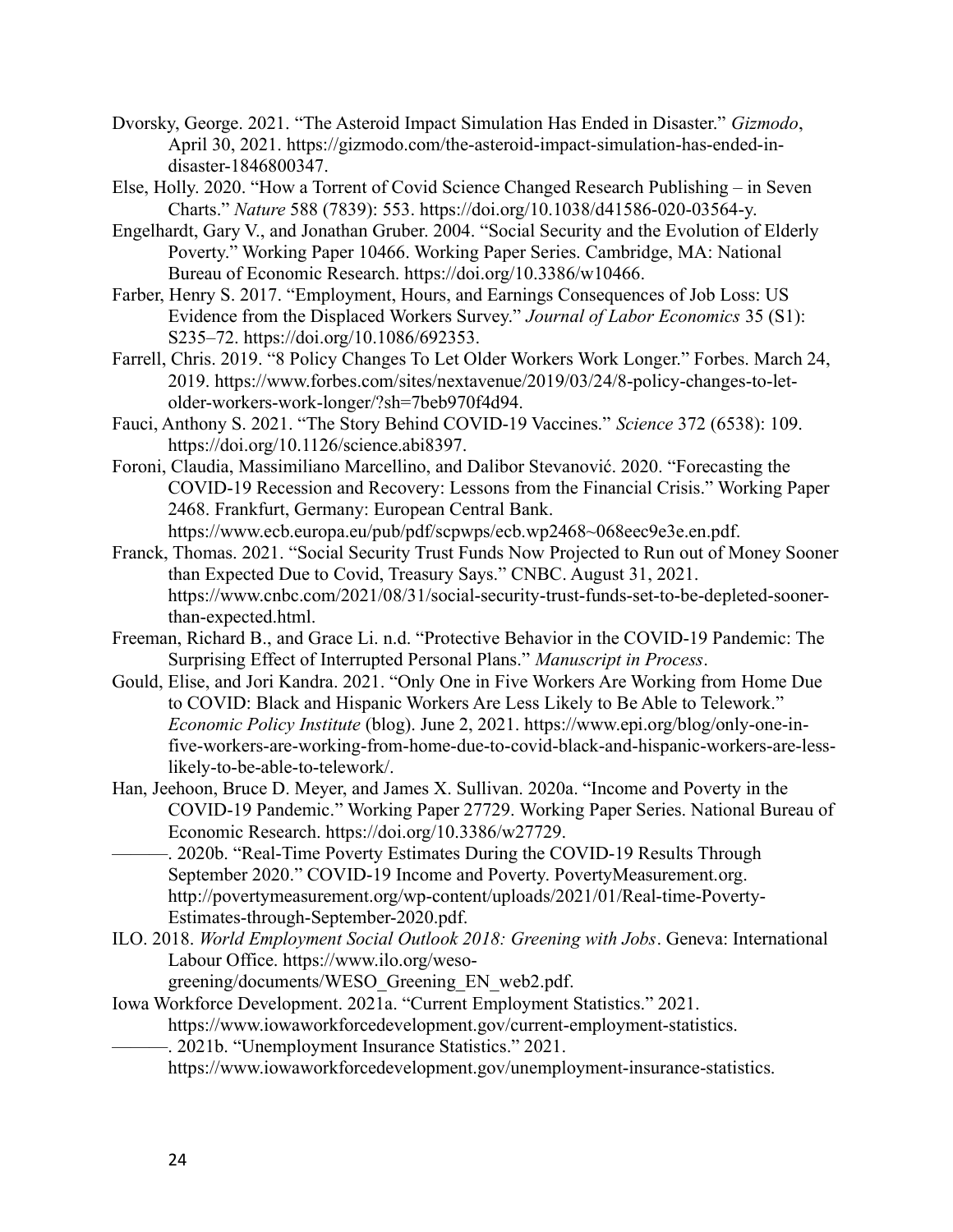- Kessler, Sarah. 2017. "IBM, Remote-Work Pioneer, Is Calling Thousands of Employees Back to the Office." Quartz, March 21, 2017. https://qz.com/924167/ibm-remote-work-pioneeris-calling-thousands-of-employees-back-to-the-office/.
- Kolko, Jed. 2021. "In Reversal, Retirements Increased During the Pandemic." The New York Times, May 12, 2021. https://www.nytimes.com/2021/05/12/upshot/retirementsincreased-pandemic.html.
- Li, Zhe, and Joseph Dalaker. 2021. "Poverty Among the Population Aged 65 and Older." R45791,Version 6. Washington, DC: Congressional Research Service. https://crsreports.congress.gov/product/pdf/R/R45791/6.
- Long, Heather, and Emily Guskin. 2020. "Over 33 million Americans Lost Their Job During the Pandemic: 77 Percent Believe They'll Get it Back, Post-Ipsos Poll Finds." Washington Post (May 7). https://www.washingtonpost.com/business/2020/05/07/nearly-80-percentlaid-off-workers-believe-they-will-return-their-old-job-post-ipsos-poll-finds/
- Lyons, David. 2021. "Florida Unemployment System Overhaul Could Cost \$244M." GovTech, March 2, 2021, sec. Budget & Finance. https://www.govtech.com/budgetfinance/Florida-Unemployment-System-Overhaul-Could-Cost-244M.html.
- Madani, Doha. 2021. "States Are Introducing Vaccine Lotteries Some with Multimillion-Dollar Prizes - to Combat Slowing Vaccination Rates." NBC News. May 20, 2021. https://www.nbcnews.com/news/us-news/states-are-introducing-vaccine-lotteries-somemultimillion-dollar-prizes-combat-n1268048.
- Monod, Mélodie, Alexandra Blenkinsop, Xiaoyue Xi, Daniel Hebert, Sivan Bershan, Simon Tietze, Marc Baguelin, et al. 2021. "Age Groups That Sustain Resurging COVID-19 Epidemics in the United States." Science 371 (6536): eabe8372. https://doi.org/10.1126/science.abe8372.
- Morens, David M., and Anthony S. Fauci. 2020. "Emerging Pandemic Diseases: How We Got to COVID-19." Cell 182 (5): 1077–92. https://doi.org/10.1016/j.cell.2020.08.021.
- Morrissey, Monique. 2011. "The Myth of Early Retirement." Issue Brief 319. Washington, DC: Economic Policy Institute. https://www.epi.org/publication/myth-early-retirement/.
- Neumark, David, Ian Burn, and Patrick Button. 2019. "Is It Harder for Older Workers to Find Jobs? New and Improved Evidence from a Field Experiment." Journal of Political Economy 127 (2): 922–70. https://doi.org/10.1086/701029.
- O'Connell, Ann. 2021. "Emergency Bans on Evictions and Other Tenant Protections Related to Coronavirus." Nolo.Com. October 1, 2021. https://www.nolo.com/evictions-ban.
- OECD. 2019. Working Better With Age. Ageing and Employment Policies. Paris: OECD Publishing. https://doi.org/10.1787/c4d4f66a-en.
- ———. 2021. "Employment Rate (Indicator)." OECD Data. 2021.
	- https://doi.org/10.1787/1de68a9b-en.
	- -. n.d. "Ageing and Employment Policies Statistics on Average Effective Age of Retirement." Data Set. Paris, France. Accessed October 18, 2021.
		- https://www.oecd.org/els/emp/average-effective-age-of-retirement.htm.
- Parolin, Zachary, Megan Curran, Jordan Matsudaira, Jane Waldfogel, and Christopher Wimer. 2020. "Monthly Poverty Rates in the United States During the COVID-19 Pandemic." Poverty and Social Policy Working Paper. New York, NY: Center on Poverty and Social Policy.

https://static1.squarespace.com/static/5743308460b5e922a25a6dc7/t/5f87c59e4cd0011fa bd38973/1602733471158/COVID-Projecting-Poverty-Monthly-CPSP-2020.pdf.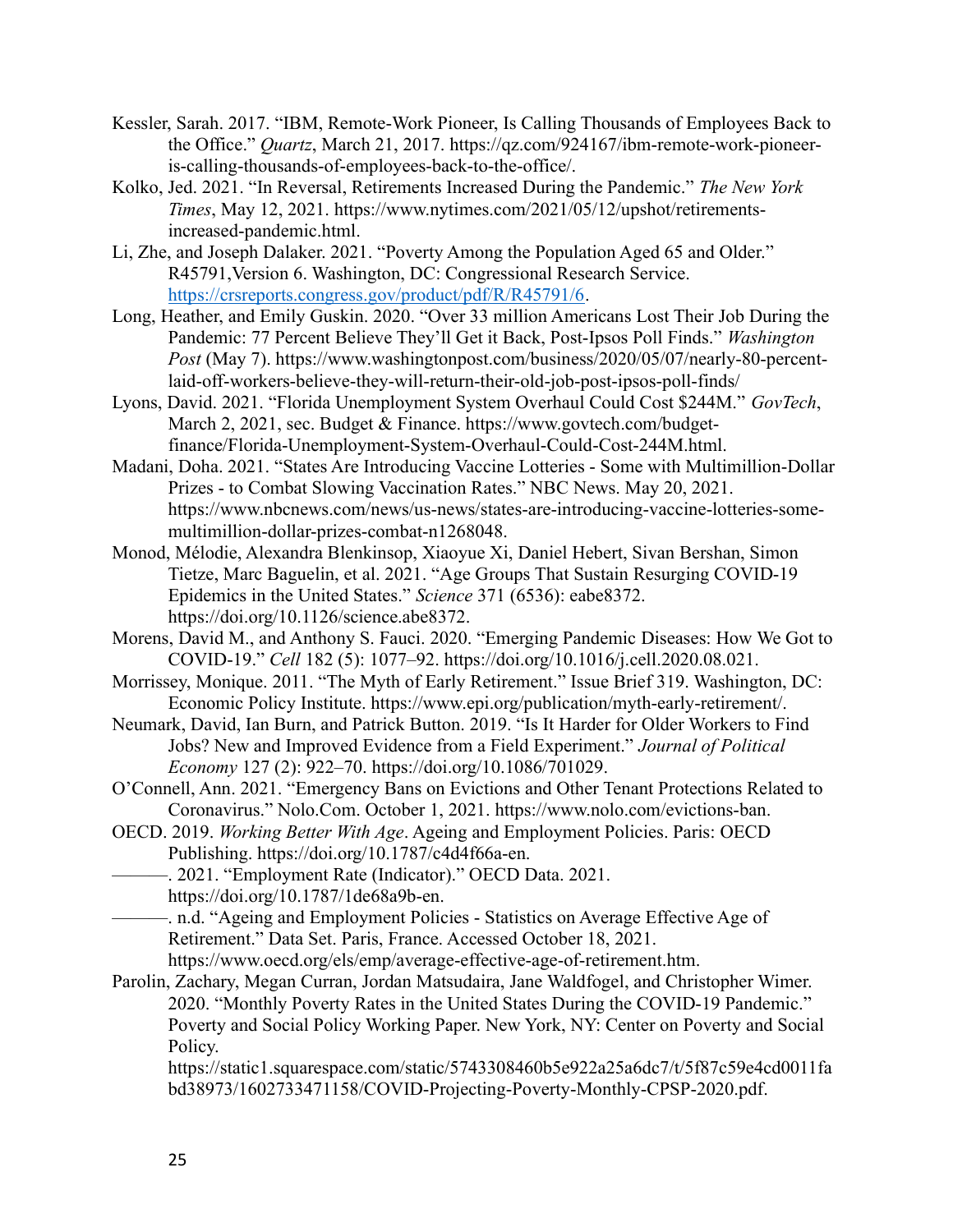- Pfau, Wade, Joe Tomlinson, and Steve Vernon. 2019. "Viability of the Spend Safely in Retirement Strategy." Aging and Retirement. Schaumburg, Illinois: Society of Actuaries. https://www.soa.org/globalassets/assets/files/resources/research-report/2019/viabilityspend-safely.pdf.
- Proctor, Enola K., and Elvin Geng. 2021. "A New Lane for Science." Science 374 (6568): 659– 659. https://doi.org/10.1126/science.abn0184.
- Sebenius, Isaac, and James K. Sebenius. 2020. "How Many Needless Covid-19 Deaths Were Caused by Delays in Responding? Most of Them." Stat News (blog). June 19, 2020. https://www.statnews.com/2020/06/19/faster-response-prevented-most-us-covid-19 deaths/.
- Sonnemaker, Tyler. 2021. "IBM's CEO Predicts a Hybrid Remote-Work Model for 80% of Employees Post-Pandemic." Business Insider. March 31, 2021. https://www.businessinsider.com/ibm-ceo-hybrid-remote-work-for-most-employees-postpandemic-2021-3.
- Statista. n.d. "Coronavirus Deaths Worldwide by Country." Accessed April 20, 2021. https://www.statista.com/statistics/1093256/novel-coronavirus-2019ncov-deathsworldwide-by-country/.
- Tavernise, Sabrina. 2021. "Vaccine Skepticism Was Viewed as a Knowledge Problem. It's Actually About Gut Beliefs." The New York Times, April 29, 2021. https://www.nytimes.com/2021/04/29/us/vaccine-skepticism-beliefs.html.
- U.S. Bureau of Labor Statistics. 2021. "People Not Looking for Work Because of COVID-19." November 12, 2021. https://stats.bls.gov/opub/ted/2021/people-not-looking-for-workbecause-of-covid-19.htm.
- U.S. Department of Labor. 2021. "Unemployment Insurance Weekly Claims." News Release USDL 21-1859-NAT. Washington, DC: US Department of Labor, Employment and Training Administration. https://oui.doleta.gov/press/2021/041521.pdf.
- USAGov. 2021. "Disaster Financial Assistance with Food, Housing, and Bills." August 2021. https://www.usa.gov/disaster-help-food-housing-bills.
- Wamsley, Laurel. 2020. "Gov. Says Florida's Unemployment System Was Designed To Create 'Pointless Roadblocks.'" NPR, August 6, 2020. https://www.npr.org/sections/coronaviruslive-updates/2020/08/06/899893368/gov-says-floridas-unemployment-system-wasdesigned-to-create-pointless-roadblock.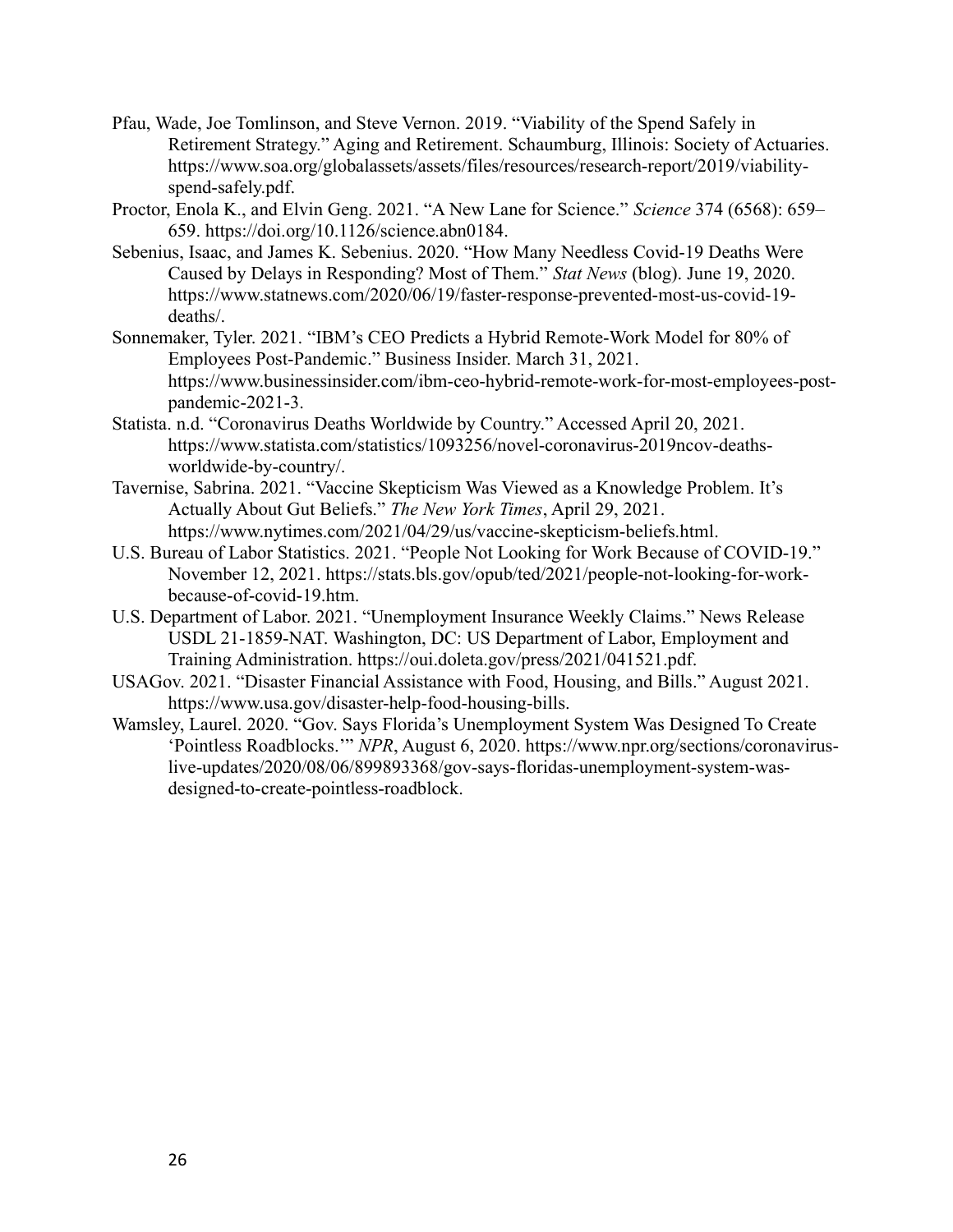

Figure 1. U.S. Employment to Population Ratio in 2020

Source: U.S. Bureau of Labor Statistics, Employment-Population Ratio [EMRATIO], retrieved from FRED, Federal Reserve Bank of St. Louis; https://fred.stlouisfed.org/series/EMRATIO, May 24, 2021.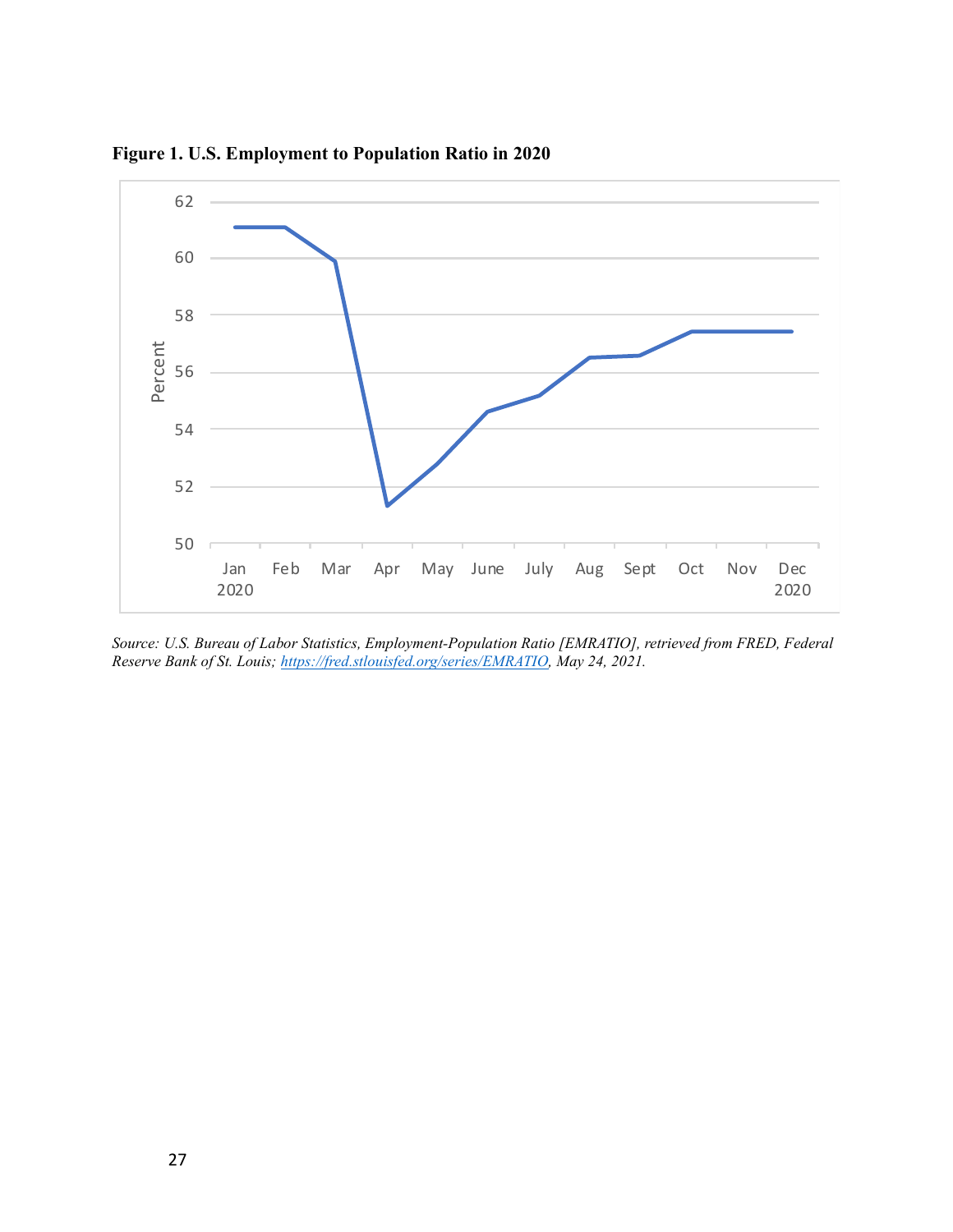

Figure 2. U.S. Workers Losing Jobs Who Made an Initial Unemployment Claim, 2020

Source: U.S. Employment and Training Administration, Initial Claims [ICSA], retrieved from FRED, Federal Reserve Bank of St. Louis; https://fred.stlouisfed.org/series/ICSA, May 24, 2021.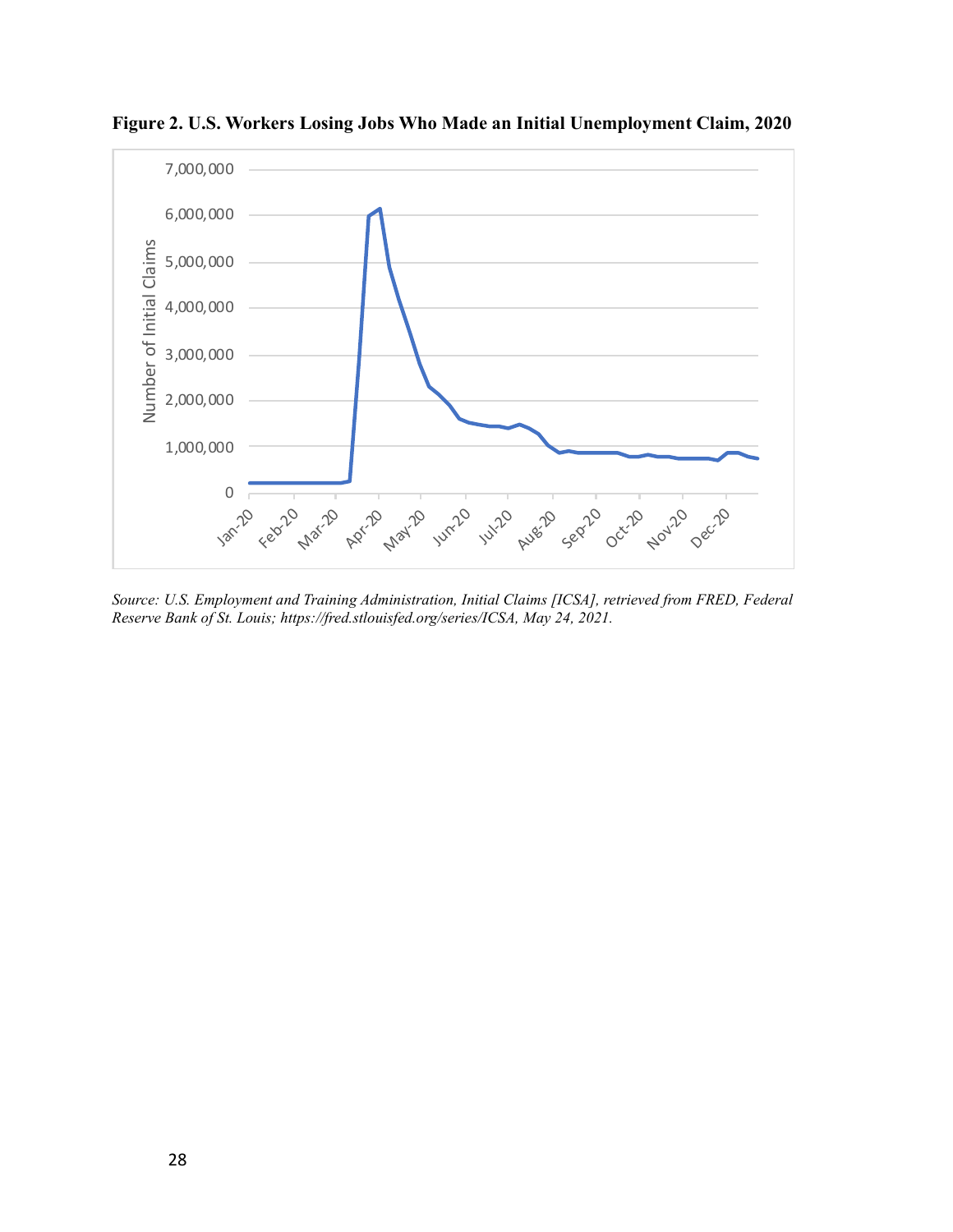Table 1. Level of Employment by Industry Relative to February 2020, Ordered by Loss of Employment through September 2020

| Industry                           | Feb. 2020, number | <b>April 2020</b> | <b>Sept. 2020</b>    |
|------------------------------------|-------------------|-------------------|----------------------|
|                                    | employed (000s)   |                   | employmentemployment |
|                                    |                   | relative to       | relative to          |
|                                    |                   | Feb. 2020         | <b>Feb. 2020</b>     |
| Leisure and hospitality            | 16,264            | 0.52              | 0.81                 |
| Mining and logging                 | 700               | 0.92              | 0.88                 |
| <b>Education and health</b>        | 24,711            | 0.89              | 0.89                 |
| Other services                     | 5,889             | 0.78              | 0.92                 |
| Local government                   | 14,844            | 0.95              | 0.92                 |
| Information                        | 2881              | 0.90              | 0.93                 |
| Durable manufacturing              | 8,036             | 0.88              | 0.95                 |
| Professional and business services | 21,246            | 0.94              | 0.95                 |
| Transportation and warehousing     | 5,610             | 0.89              | 0.96                 |
| Non-durable manufacturing          | 4,759             | 0.91              | 0.97                 |
| State government                   | 5,105             | 1.01              | 0.98                 |
| Finance                            | 8,797             | 0.97              | 0.99                 |
| Utilities                          | 544               | 0.99              | 0.99                 |
| Construction                       | 7,276             | 0.89              | 1.02                 |
| Federal government                 | 2,848             | 1.01              | 1.10                 |
|                                    |                   |                   |                      |

Data for industry from Current Employment Statistics. U.S. Bureau of Labor Statistics,, https://www.bls.gov/webapps/legacy/cesbtab1.htm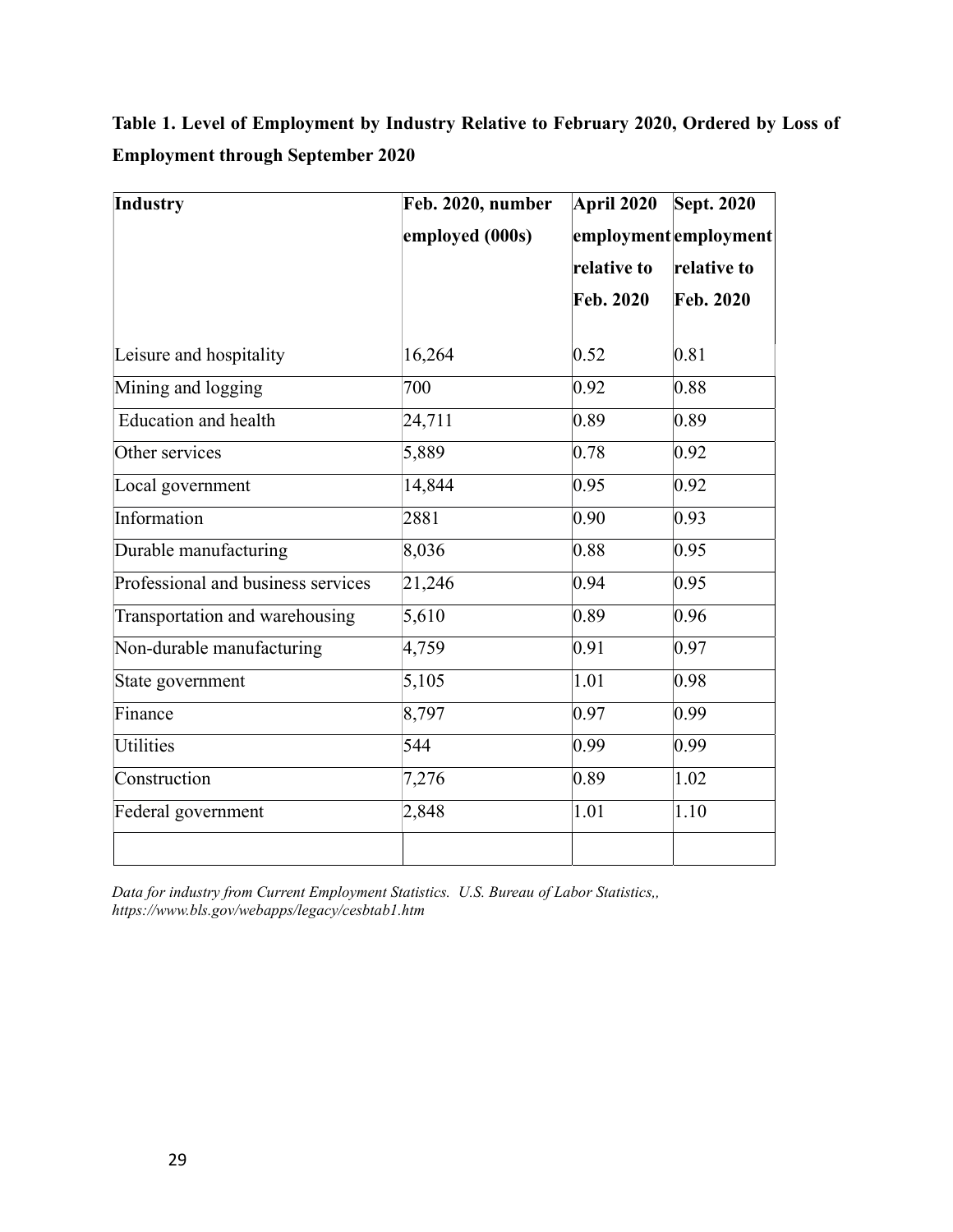| Occupation (number employed in 000s)          | Percent working at      | April 2020       | <b>Sept. 2020</b> |  |
|-----------------------------------------------|-------------------------|------------------|-------------------|--|
|                                               | home because of         | employment       | employment        |  |
|                                               | <b>COVID</b> (avg., May | relative to      | relative to       |  |
|                                               | 2020-April 2021)        | <b>Feb. 2020</b> | Feb. 2020         |  |
| <b>White-collar Occupations</b>               |                         |                  |                   |  |
| Management, business, and financial (27,926)  | 42.8                    | 0.95             | 0.96              |  |
| Professional (38,218)                         | 41.9                    | 0.91             | 0.94              |  |
| Office and administrative support (16,225)    | 26.5                    | 0.88             | 0.96              |  |
| Sales (15,069)                                | 18.8                    | 0.81             | 0.84              |  |
| <b>Blue-collar and Service Occupations</b>    |                         |                  |                   |  |
| Installation, maintenance, and repair (4,922) | 4.8                     | 0.85             | 0.95              |  |
| Service (26,223)                              | 4.6                     | 0.69             | 0.89              |  |
| Production (8,344)                            | 4.3                     | 0.76             | 0.92              |  |
| Construction and extraction (8,154)           | 3.1                     | 0.80             | 0.99              |  |
| Transportation and material moving (11,793)   | 2.6                     | 0.79             | 0.89              |  |
| Farming, fishery, and forestry (1,144)        | 1.6                     | 0.94             | 0.84              |  |

Table 2: Level of Employment by Occupation Relative to February 2020, Ordered by Percentage of Workers Working at Home

Source: Percent of employed working at home: Gould and Kandra (2021), Figure D. Employment relative to Feb. 2020: U.S. Bureau of Labor Statistics, Employment by occupation, from Current Population Survey, https://www.bls.gov/webapps/legacy/cpsatab13.htm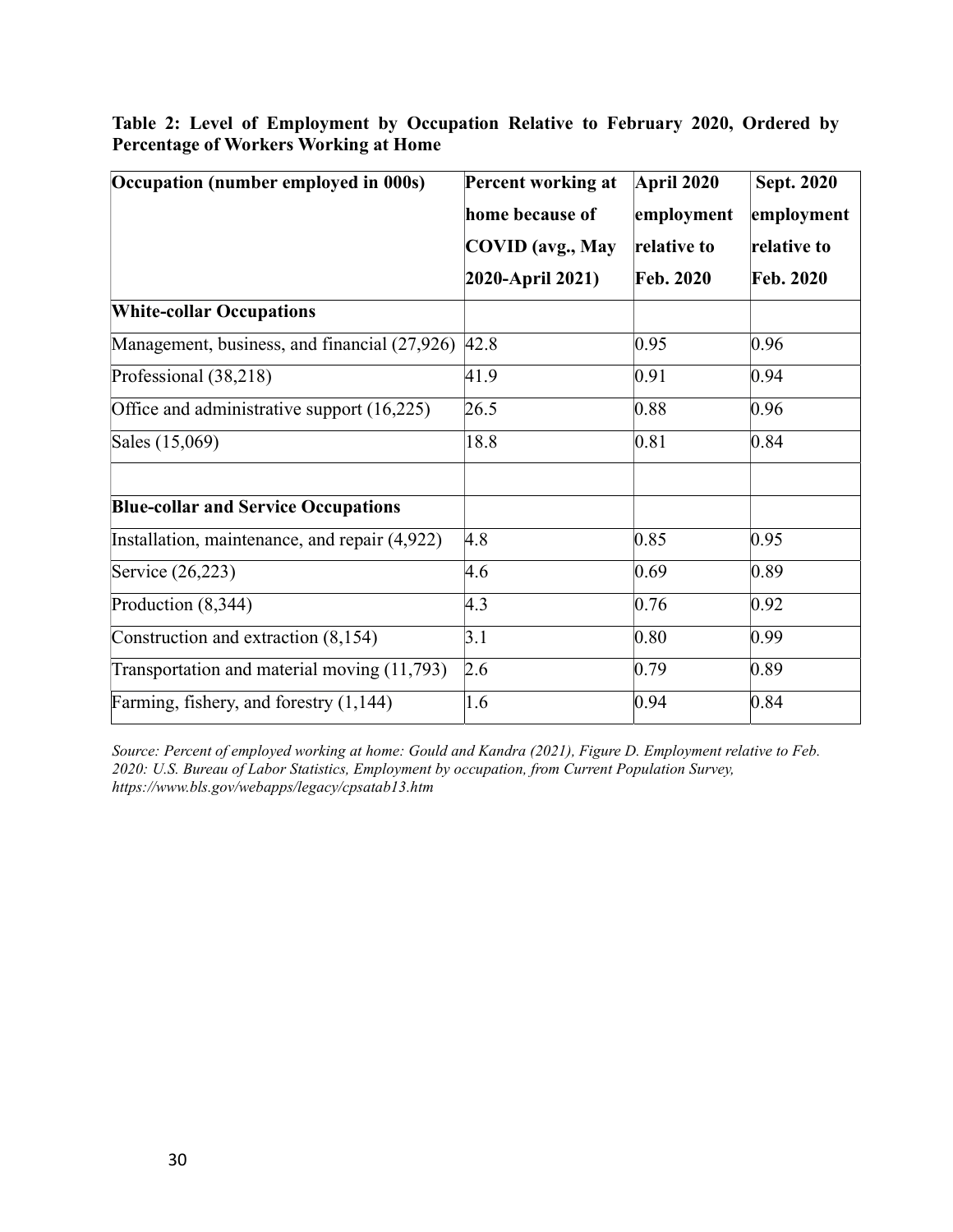|                     | Feb. 2020, number<br>employed (000s) | <b>Employment compared to Feb. 2020</b> |       |                   |                   |      |
|---------------------|--------------------------------------|-----------------------------------------|-------|-------------------|-------------------|------|
| <b>EDUCATION*</b>   |                                      | March                                   | April | May               | June              | July |
| Less than HS        | 8,670                                | 0.97                                    | 0.79  | 0.79              | 0.83              | 0.79 |
| High school diploma | 34,793                               | 0.96                                    | 0.87  | 0.83              | 0.88              | 0.88 |
| Some college        | 36,061                               | 0.99                                    | 0.85  | 0.88              | 0.88              | 0.85 |
| BA or more          | 59,411                               | 1.00                                    | 0.93  | 0.94              | 0.96              | 0.96 |
| <b>GENDER</b>       |                                      |                                         |       |                   |                   |      |
| Male                | 83,047                               | 0.98                                    | 0.88  | 0.89              | 0.89              | 0.93 |
| Female              | 74,970                               | 0.98                                    | 0.82  | 0.85              | 0.92              | 0.93 |
| RACE/ETHNICITY      |                                      |                                         |       |                   |                   |      |
| White               | 121,929                              | 0.99                                    | 0.85  | 0.88              | 0.92              | 0.93 |
| <b>Black</b>        | 19,530                               | 0.97                                    | 0.83  | 0.85              | 0.87              | 0.88 |
| Hispanic            | 28,311                               | 0.97                                    | 0.80  | 0.82              | 0.88              | 0.88 |
| Asian               | 18,327                               | 0.97                                    | 0.82  | 0.82              | 0.85              | 0.89 |
| <b>AGE</b>          |                                      |                                         |       |                   |                   |      |
| $16-19$             | 5,012                                | 0.96                                    | 0.63  | 0.75              | 0.97              | 1.07 |
| $20 - 24$           | 14,069                               | 0.94                                    | 0.71  | 0.75              | 0.83              | 0.86 |
| $25 - 54$           | 101,152                              | 0.99                                    | 0.87  | $\overline{0.89}$ | $\overline{0.91}$ | 0.91 |
| 55 and older        | 37,784                               | 0.98                                    | 0.85  | 0.87              | 0.90              | 0.91 |
| 65 and older        | 10,847                               | 0.94                                    | 0.78  | 0.81              | 0.85              | 0.94 |

Table 3: Level of Employment Relative to February 2020 by Demographic Group

Source: U.S. Bureau of Labor Statistics, The employment situation of the population, from Historical Data Table A-9, Selected Employment Indicators, https://www.bls.gov/webapps/legacy/cpsatab9.htm

The 65 and older figures are the sum of those employed with a disability and with no disability, U.S. Bureau of Labor Statistics, Employed - With No Disability, 65 Years and over, and Employed – With a Disability, 65 Years and over [LNU02075379 and LNU02075600], retrieved from FRED, Federal Reserve Bank of St. Louis; https://fred.stlouisfed.org/series/LNU02075379 and https://fred.stlouisfed.org/series/LNU02075600, May 24, 2021.

\* For persons aged 25 and older.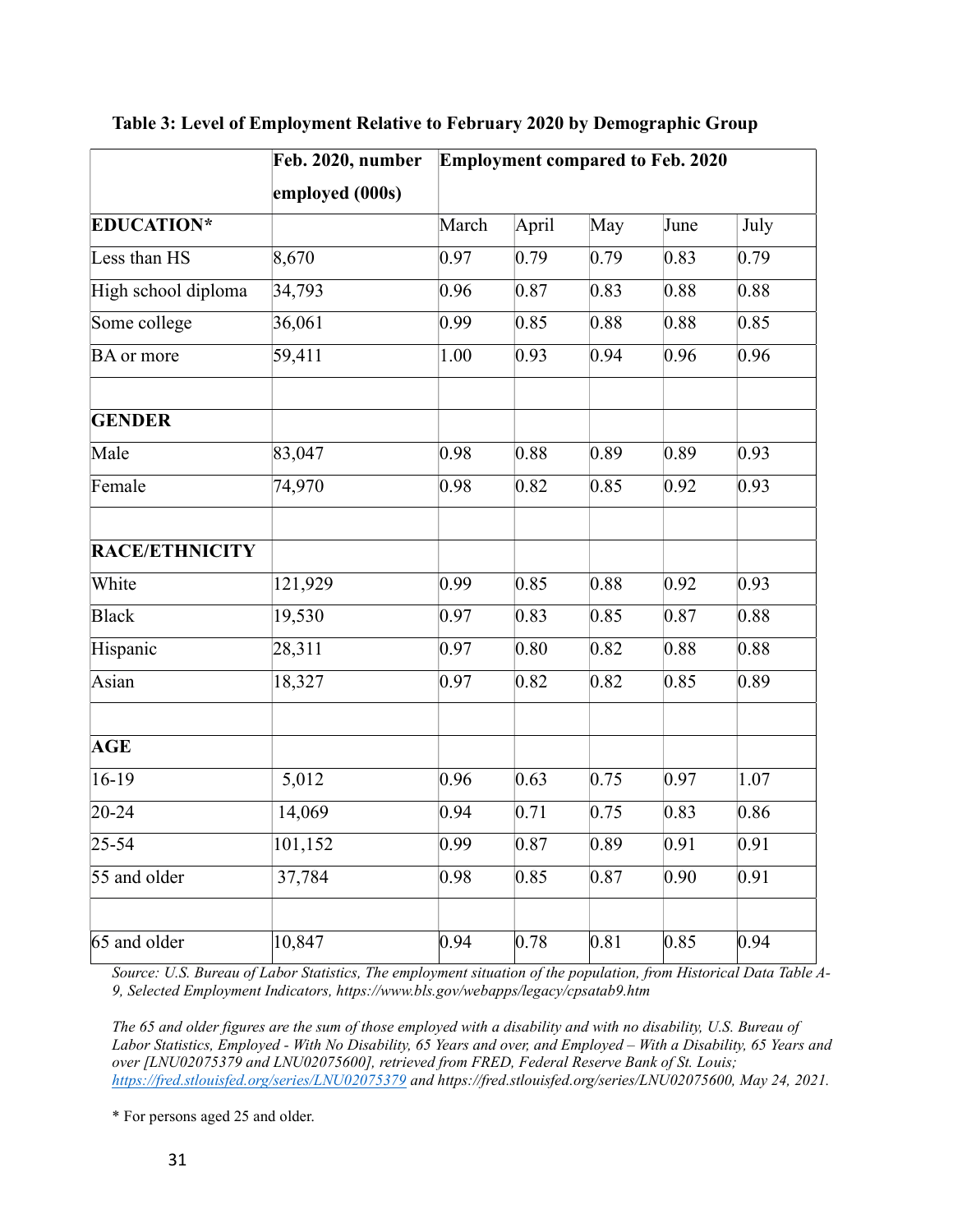## **Endnotes**

- 1. In 1960, the ratio of U.S. persons aged 25 to 61 to those aged 62 and over was 3.8, giving a large number of workers to pay taxes for retirees. In 2020, the ratio was 2.3. The decline in the ratios requires a rise in taxes or fall in benefits to stabilize pay-as-you-go Social Security. See Urban Institute, Age Distribution of the Population, 1950-2060, https://www.urban.org/sites/default/files/2015/10/09/t2\_age\_distribution.pdf
- 2. See Statista (n.d.). The spread of the disease to Brazil and India subsequently reduced the U.S. share of COVID cases and deaths, but did not wipe away the horrific performance of the U.S. in 2020, when many other countries did so much better in controlling the disease.
- 3. In 2016, the U.S. spent about 8.5 percent of its GDP on health out of public funds, about the same as the average of other comparable countries, but had much higher private spending of 8.8 percent of GDP compared to 2.7 percent on average for other nations. The U.S. leads the world in biomedical research because the National Institutes of Health has the largest research budget.
- 4. U.S. Bureau of Labor Statistics, All Employees, Total Nonfarm [PAYNSA], retrieved from FRED, Federal Reserve Bank of St. Louis; https://fred.stlouisfed.org/series/PAYNSA; and Employment Level [LNU02000000], retrieved from https://fred.stlouisfed.org/series/LNU02000000l; November 23, 2021.
- 5. CARES provided UI in excess of normal UI; new benefits to self-employed and other workers outside the staterun program; and one-time payments of \$1,200 per adult and \$500 per child to most households.
- 6. Trump expressed his feelings in April (https://www.nbcnews.com/politics/donald-trump/trump-predicting-rapideconomic-recovery-experts-say-it-s-not-n1184496) and May (https://nypost.com/2020/05/18/trump-predicts-vshaped-coronavirus-recovery-as-stocks-soar/).
- 7. U.S. Employment and Training Administration, Initial Claims [ICSA], retrieved from FRED, Federal Reserve Bank of St. Louis; https://fred.stlouisfed.org/series/ICSA, May 24, 2021..
- 8. On April 3, 2020, Iowa Governor Reynolds argued that the measures taken, including closing schools and some businesses, were equivalent to a mandatory shelter-in-place or stay-at-home directive. On July 7, 2020 Governor Reynolds indicated that local governments could not implement mask requirements because they were not consistent with her public health disaster proclamation. "Covid-19 Pandemic in Iowa," https://en.wikipedia.org/wiki/COVID-19\_pandemic\_in\_Iowa, accessed May 25, 2021.
- 9. The U.S. stands atop income inequality among advanced countries with levels comparable to those in less developed countries. World Bank (https://data.worldbank.org/indicator/SI.POV.GINI) and OECD data (https://data.oecd.org/ inequality/income-inequality.htm) data show the U.S. with the highest Gini coefficient among high-income countries.
- 10. For the demands on mothers more broadly, see Agovino (2020) and Cooper (2020).
- 11. See povertymeasurement.org/COVID-19-poverty-dashboard for poverty trends.
- 12. These estimates are from Table 1 in Congressional Budget Office (2020), with unemployment in annual averages and real GDP based on changes in annual levels.
- 13. Social Security allows beneficiaries below full retirement age to earn a certain amount with no reduction in benefits while allowing beneficiaries at or above full retirement age to have unlimited earned income with full benefits.
- 14. The CARES Act allowed retirees to withdraw up to a set amount from private pensions without the 10 percent early withdrawal penalty, allowed employers to increase the amount workers could borrow from their pension fund, and allowed employees to delay payments for loans received.
- 15. That 2000-2020 experienced six zoonotic viral attacks on humans SARS-CoV in 2003, MERS-CoV in 2012, Chikungunya (2014), Zika (2015), H1N1 ''swine'' flu (2009) and Ebola (2014-2020) in addition to SARS-CoV-2 – gainsays any notion that there is little or no chance of another pandemic in our lifetimes.